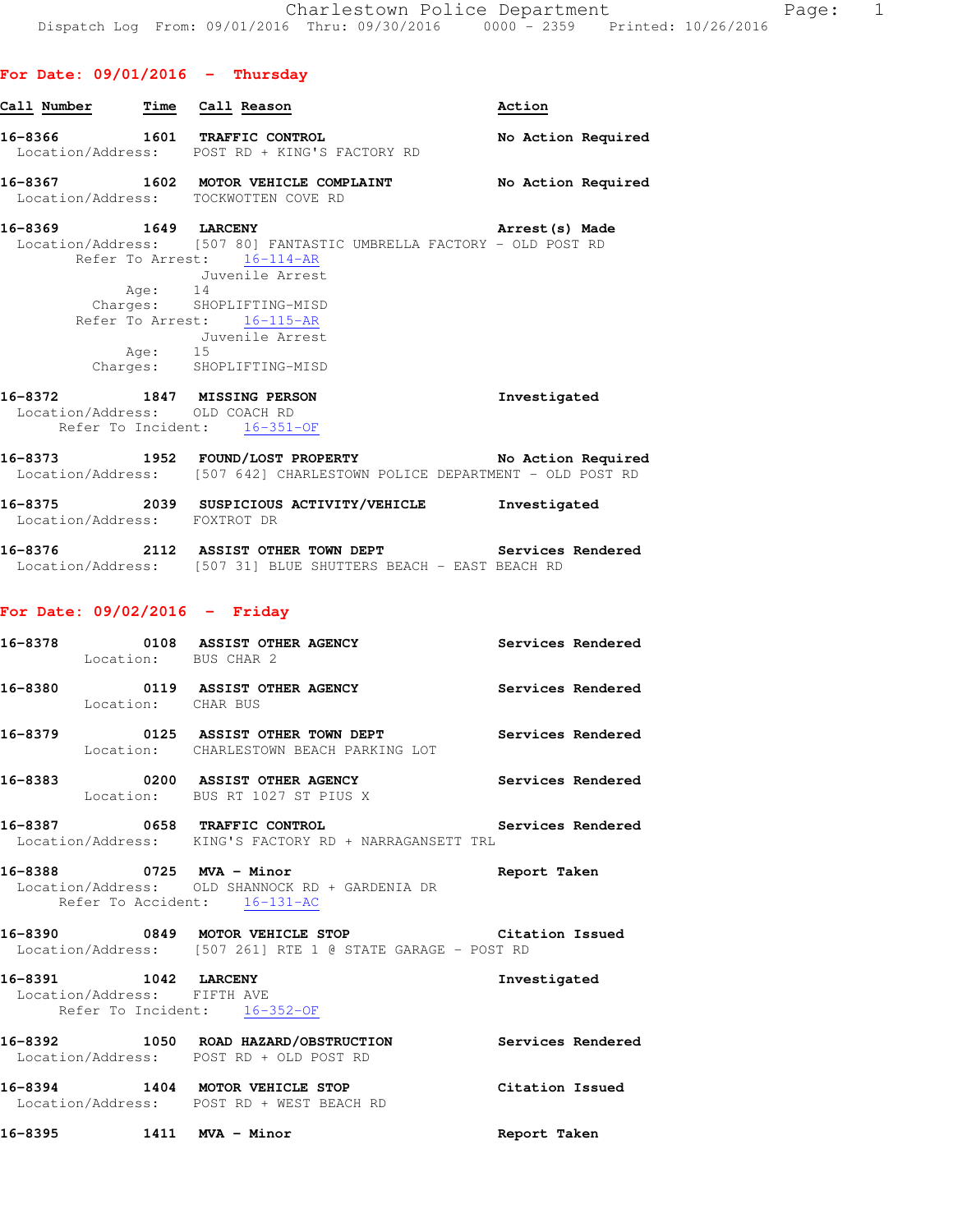|                                                      |                                                                                                                                           | Charlestown Police Department | Page: 2 |  |
|------------------------------------------------------|-------------------------------------------------------------------------------------------------------------------------------------------|-------------------------------|---------|--|
|                                                      | Dispatch Log From: 09/01/2016 Thru: 09/30/2016 0000 - 2359 Printed: 10/26/2016                                                            |                               |         |  |
|                                                      | Location/Address: [507 72] CUMBERLAND FARMS - OLD POST RD<br>Refer To Accident: 16-132-AC                                                 |                               |         |  |
| Location/Address: FORT NINIGRET RD                   | 16-8396 1556 FOUND/LOST PROPERTY No Action Required                                                                                       |                               |         |  |
| Location/Address: POST RD + NARROW LN                | 16-8400 1738 MOTOR VEHICLE COMPLAINT Unfounded                                                                                            |                               |         |  |
|                                                      | 16-8401 1801 MOTOR VEHICLE STOP <b>WATER</b> Warning Issued<br>Location/Address: [507 321] CHARLESTOWN BEACH - CHARLESTOWN BEACH RD       |                               |         |  |
| Location/Address: CEDAR SWAMP PATH                   | 16-8403 1809 ANIMAL COMPLAINT                                                                                                             | Investigated                  |         |  |
| Location/Address: NARROW LN                          | 16-8402 1810 ASSIST OTHER POLICE DEPT Services Rendered                                                                                   |                               |         |  |
|                                                      | 16-8404 1831 ASSIST OTHER POLICE DEPT Services Rendered<br>Location/Address: [507 23] U.S. FISH & WILDLIFE HEADQUARTERS - BEND RD         |                               |         |  |
|                                                      | 16-8405 1853 MOTOR VEHICLE COMPLAINT Unfounded<br>Location/Address: [507 258] RTE 1 @ SOUTH KINGSTOWN LINE - POST RD                      |                               |         |  |
|                                                      | 16-8406 1858 ALARM, BURGLAR No Action Required<br>Location/Address: [507 247] HUNGRY HAVEN RESTAURANT - SOUTH COUNTY TRL                  |                               |         |  |
|                                                      | 16-8407 1905 DISTURBANCE/Music/Noise Unfounded<br>Location/Address: [507 33] BROOKSIDE APARTMENTS - SOUTH COUNTY TRL                      |                               |         |  |
|                                                      | 16-8408 1929 MOTOR VEHICLE COMPLAINT Unfounded<br>Location/Address: [507 258] RTE 1 @ SOUTH KINGSTOWN LINE - POST RD                      |                               |         |  |
| 16-8409 2003 ASSAULT<br>Location/Address: EDWARDS LN |                                                                                                                                           | Investigated                  |         |  |
|                                                      | 16-8410 2008 SUSPICIOUS ACTIVITY/VEHICLE Unfounded<br>Location/Address: [507 259] RTE 1 @ CASTLEROCK - POST RD                            |                               |         |  |
| Refer To Accident: 16-133-AC                         | 16-8411 2053 MVA - Minor<br>Location/Address: MAPLE LAKE FARM RD + SOUTH COUNTY TRL                                                       | Report Taken                  |         |  |
|                                                      | 16-8412 2057 ASSIST OTHER TOWN DEPT Services Rendered<br>Location/Address: [507 31] BLUE SHUTTERS BEACH - EAST BEACH RD                   |                               |         |  |
|                                                      | 16-8413 2111 DISTURBANCE/Music/Noise Investigated<br>Location/Address: [507 33] BROOKSIDE APARTMENTS - SOUTH COUNTY TRL                   |                               |         |  |
|                                                      | 16-8414 2114 SUSPICIOUS ACTIVITY/VEHICLE Investigated<br>Location/Address: [507 862] NINIGRET PARK (RHYTHM AND ROOTS) - PARK LN           |                               |         |  |
| Location/Address: ROSS HILL RD                       | 16-8415 2125 FIREWORKS/Possession/Use/Other                                                                                               | Investigated                  |         |  |
|                                                      | 16-8416 			 2151 ASSIST OTHER TOWN DEPT 			 Services Rendered<br>Location/Address: [507 49] CHARLESTOWN TOWN BEACH - CHARLESTOWN BEACH RD |                               |         |  |
|                                                      | 16-8417 2250 MOTOR VEHICLE COMPLAINT<br>Location/Address: [507 317] RTE 1A @ SOUTH KINGSTOWN LINE - OLD POST RD                           | Investigated                  |         |  |
|                                                      | 16-8418 2308 MOTOR VEHICLE STOP<br>Location/Address: POST RD + EAST BEACH RD                                                              | Warning Issued                |         |  |
|                                                      | 16-8419 2319 MOTOR VEHICLE STOP<br>Location/Address: POST RD + GENERAL STANTON LN                                                         | Warning Issued                |         |  |
|                                                      |                                                                                                                                           |                               |         |  |

# **For Date: 09/03/2016 - Saturday**

**16-8425 0000 MOTOR VEHICLE STOP Warning Issued**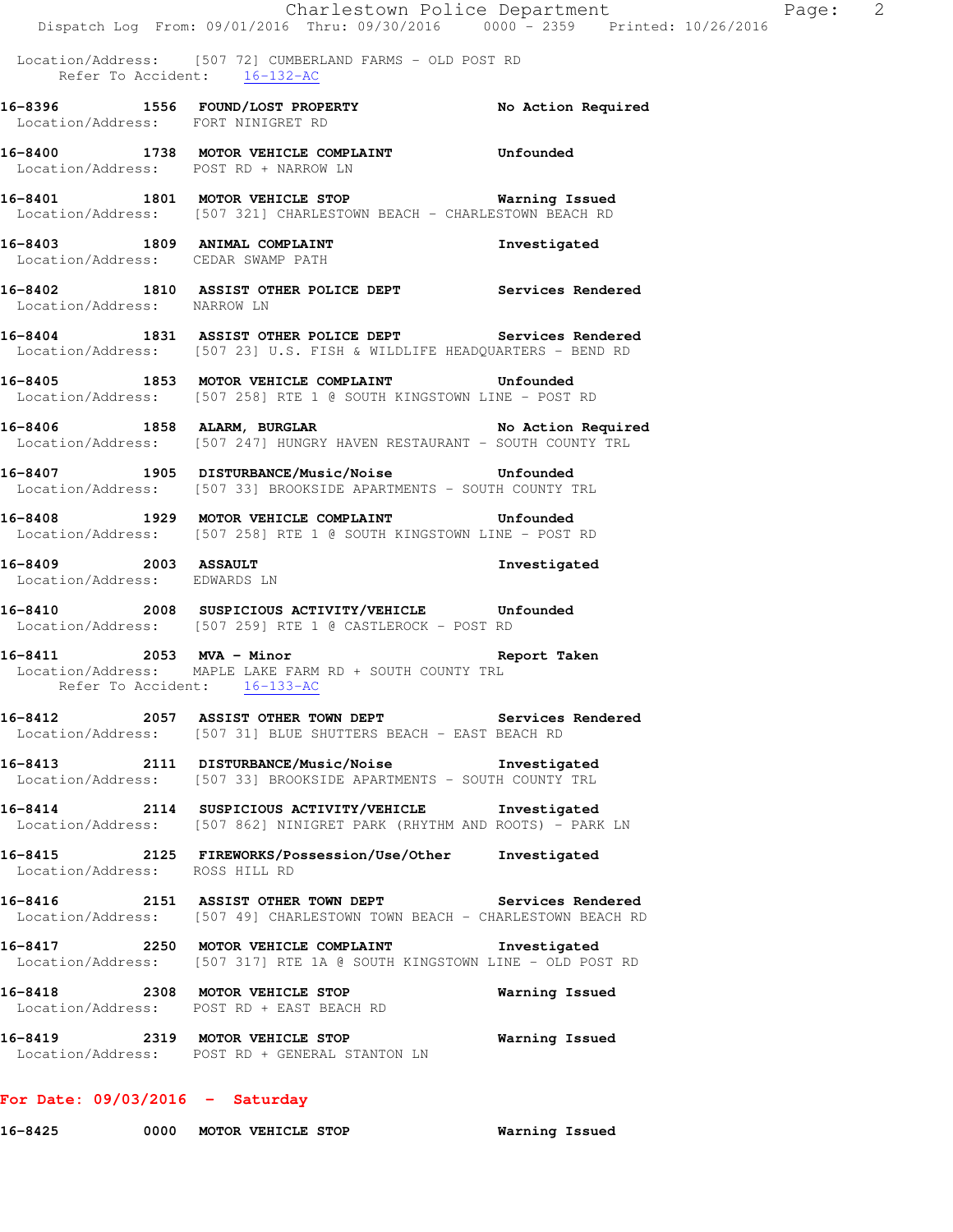Location/Address: SOUTH COUNTY TRL + LAURI DR

**16-8426 0006 DISABLED MV Services Rendered**  Location/Address: [507 26] CHARLESTOWN BREACHWAY - CHARLESTOWN BEACH RD

**16-8427 0008 MOTOR VEHICLE COMPLAINT Unfounded**  Location/Address: POST RD

**16-8430 0033 MOTOR VEHICLE STOP Warning Issued**  Location/Address: SOUTH COUNTY TRL + SHANNOCK RD

**16-8433 0059 MOTOR VEHICLE STOP No Action Required**  Location/Address: POST RD + KING'S FACTORY RD

**16-8434 0107 MOTOR VEHICLE STOP No Action Required**  Location/Address: [507 276] RTE 2 @ RICHMOND LINE - SOUTH COUNTY TRL

**16-8438 0827 MOTOR VEHICLE STOP Warning Issued**  Location/Address: EAST BEACH RD + PARADISE LN

**16-8439 0834 MOTOR VEHICLE STOP Warning Issued**  Location/Address: [507 276] RTE 2 @ RICHMOND LINE - SOUTH COUNTY TRL

**16-8440 0840 MOTOR VEHICLE STOP Citation Issued**  Location/Address: EAST BEACH RD + PARADISE LN

**16-8441 0842 MOTOR VEHICLE STOP Warning Issued**  Location/Address: SOUTH COUNTY TRL + NEW BISCUIT CITY RD

**16-8442 0848 BOATING - VESSEL VIOLATION Warning Issued**  Location: [507 341] NINIGRET POND - EAST

**16-8443 0901 MOTOR VEHICLE STOP Warning Issued**  Location/Address: EAST BEACH RD + PARADISE LN

**16-8444 0911 MOTOR VEHICLE STOP Warning Issued**  Location/Address: [507 276] RTE 2 @ RICHMOND LINE - SOUTH COUNTY TRL

**16-8445 0912 MOTOR VEHICLE STOP Warning Issued**  Location/Address: EAST BEACH RD + PARADISE LN

**16-8446 0927 MOTOR VEHICLE STOP Citation Issued**  Location/Address: POST RD + SCHOOLHOUSE POND RD

**16-8447 0930 MOTOR VEHICLE STOP Citation Issued**  Location/Address: EAST BEACH RD + PARADISE LN

**16-8448 0943 MOTOR VEHICLE STOP Warning Issued**  Location/Address: EAST BEACH RD + PARADISE LN

**16-8449 0949 MOTOR VEHICLE STOP Warning Issued**  Location/Address: POST RD + SCHOOLHOUSE POND RD

**16-8450 0951 ASSIST OTHER POLICE DEPT Services Rendered**  Location/Address: [507 275] RTE 1 @ WESTERLY LINE - POST RD

**16-8451 1005 MOTOR VEHICLE STOP Citation Issued**  Location/Address: [507 221] SHERMAN'S AUTO BODY INC - SOUTH COUNTY TRL

**16-8452 1013 DISTURBANCE/Music/Noise Services Rendered**  Location/Address: COLUMBIA HEIGHTS RD Refer To Incident: 16-353-OF

**16-8453 1135 SUSPICIOUS ACTIVITY/VEHICLE Services Rendered**  Location/Address: EAST BEACH RD

**16-8454 1203 ANIMAL COMPLAINT Investigated**  Location/Address: CROSSPATCH RD

**16-8455 1221 MOTOR VEHICLE STOP Warning Issued**  Location/Address: POST RD + SCHOOLHOUSE POND RD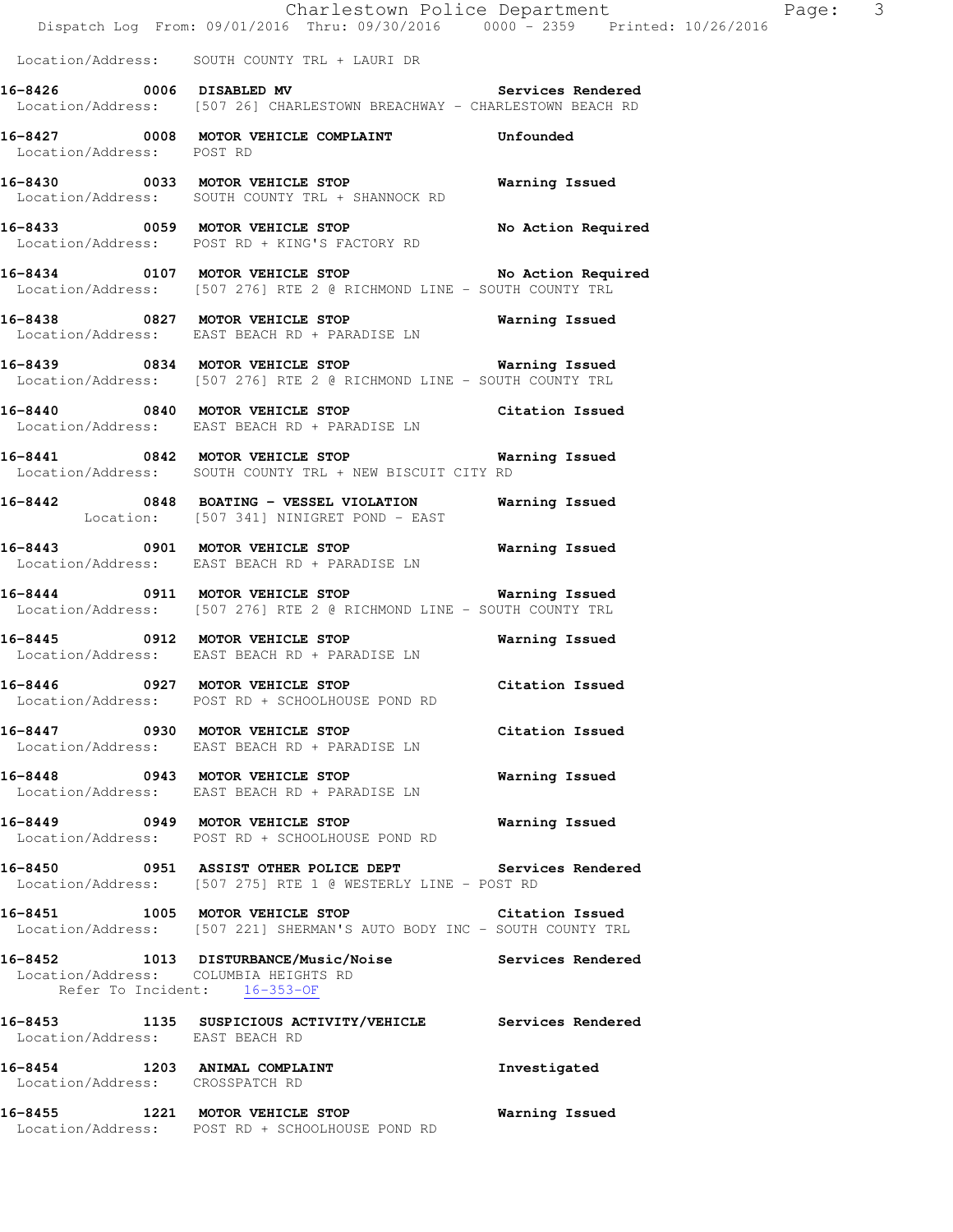|         |                               | 16-8456 1229 BOATING - VESSEL VIOLATION Warning Issued<br>Location: [507 341] NINIGRET POND - EAST                                                      |                    |
|---------|-------------------------------|---------------------------------------------------------------------------------------------------------------------------------------------------------|--------------------|
|         |                               | 16-8457 1253 SUSPICIOUS ACTIVITY/VEHICLE Investigated<br>Location/Address: BLACK POND RD                                                                |                    |
|         |                               | 16-8459 1324 MOTOR VEHICLE STOP 6 Warning Issued<br>Location/Address: [507 100] RTE 1 @ FIORES - POST RD                                                |                    |
|         |                               | 16-8460 1355 TRAFFIC CONTROL                                                                                                                            | Services Rendered  |
|         |                               | 16-8461 1400 BOATING - SAFETY CHECK Warning Issued<br>Location/Address: [507 26] CHARLESTOWN BREACHWAY - CHARLESTOWN BEACH RD                           |                    |
|         |                               | 16-8462 1407 BOATING - VESSEL VIOLATION Warning Issued<br>Location/Address: [507 26] CHARLESTOWN BREACHWAY - CHARLESTOWN BEACH RD                       |                    |
|         |                               | 16-8464 1533 BOATING - VESSEL VIOLATION Warning Issued<br>Location/Address: [507 26] CHARLESTOWN BREACHWAY - CHARLESTOWN BEACH RD                       |                    |
|         |                               | 16-8465 1534 BOATING - VESSEL VIOLATION Warning Issued<br>Location: [507 341] NINIGRET POND - EAST                                                      |                    |
|         |                               | 16-8466 1536 VIOLATION OF RO/NCO Report Taken<br>Location/Address: [507 862] NINIGRET PARK (RHYTHM AND ROOTS) - PARK LN<br>Refer To Incident: 16-354-OF |                    |
|         |                               | 16-8467 1634 TRAFFIC CONTROL No Action Required<br>Location/Address: [507 263] RTE 1 @ TOURIST INFO - POST RD                                           |                    |
|         |                               | 16-8468 1737 CIVIL MATTER<br>Location/Address: [507 642] CHARLESTOWN POLICE DEPARTMENT - OLD POST RD                                                    | Could Not Locate   |
|         |                               | 16-8469 1754 MOTOR VEHICLE COMPLAINT Unfounded<br>Location/Address: SOUTH COUNTY TRL + CAROLINA BACK RD                                                 |                    |
|         |                               | 16-8470 1911 SUSPICIOUS ACTIVITY/VEHICLE Services Rendered<br>Location/Address: [507 88] EAST WEST MARKET - POST RD                                     |                    |
|         | Location/Address: HIGHLAND RD | 16-8471 2005 FIREWORKS/Possession/Use/Other Investigated                                                                                                |                    |
|         |                               | 16-8473 2109 ASSIST OTHER TOWN DEPT Services Rendered<br>Location/Address: [507 49] CHARLESTOWN TOWN BEACH - CHARLESTOWN BEACH RD                       |                    |
| 16-8476 |                               | 2144 ASSIST OTHER TOWN DEPT<br>Location/Address: [507 31] BLUE SHUTTERS BEACH - EAST BEACH RD                                                           | Services Rendered  |
|         |                               | 16-8479 2336 TRAFFIC CONTROL Services Rendered Location/Address: [507 862] NINIGRET PARK (RHYTHM AND ROOTS) - PARK LN                                   | Services Rendered  |
|         |                               | 16-8480<br>Location/Address: [507 243] KRYSTAL PENQUIN MOTEL - POST RD                                                                                  | No Action Required |
|         |                               | 16-8481 2352 MOTOR VEHICLE STOP<br>Location/Address: POST RD + CROSS MILLS RD                                                                           | Warning Issued     |
|         |                               | 16-8482 2355 MOTOR VEHICLE STOP<br>Location/Address: FIORE'S - POST RD                                                                                  | Warning Issued     |
|         |                               | 16-8483 2358 MOTOR VEHICLE STOP<br>Location/Address: POST RD + SOUTH COUNTY TRL                                                                         | Warning Issued     |

# **For Date: 09/04/2016 - Sunday**

| 16-8486<br>0006   | <b>MOTOR VEHICLE STOP</b> | Warning Issued |
|-------------------|---------------------------|----------------|
| Location/Address: | POST RD + CROSS MILLS RD  |                |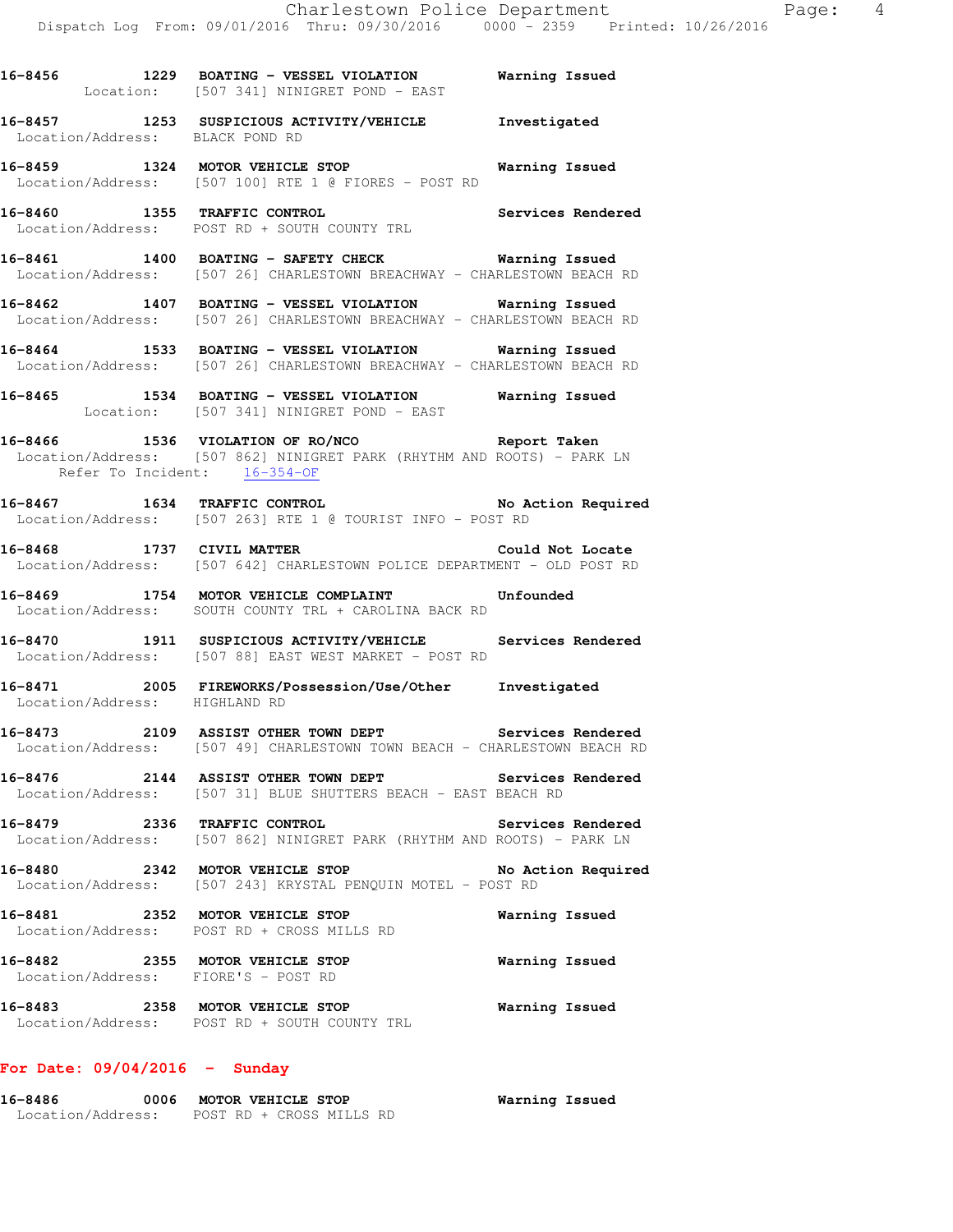**16-8487 0010 MOTOR VEHICLE STOP Warning Issued**  Location/Address: SOUTH COUNTY TRL + SHANNOCK RD

**16-8488 0028 MOTOR VEHICLE STOP Warning Issued**  Location/Address: [507 243] KRYSTAL PENQUIN MOTEL - POST RD

**16-8489 0041 MOTOR VEHICLE STOP Warning Issued**  Location/Address: SK LINE - POST RD

**16-8491 0058 MOTOR VEHICLE STOP Warning Issued**  Location/Address: EAST BEACH RD + PARADISE LN

**16-8496 0121 MOTOR VEHICLE STOP Warning Issued**  Location/Address: POST RD + EAST BEACH RD

**16-8497 0138 MOTOR VEHICLE STOP Citation Issued**  Location/Address: SOUTH SHORE - POST RD

**16-8498 0205 MOTOR VEHICLE STOP Warning Issued**  Location/Address: POST RD + NARROW LN

**16-8500 0224 MOTOR VEHICLE STOP Warning Issued**  Location/Address: POST RD + GENERAL STANTON LN

**16-8501 0227 MOTOR VEHICLE STOP No Action Required**  Location/Address: SOUTH KINGSTOWN LINE - POST RD

**16-8502 0236 MOTOR VEHICLE STOP Citation Issued**  Location/Address: POST RD + GENERAL STANTON LN

**16-8504 0245 MOTOR VEHICLE STOP Warning Issued**  Location/Address: [507 381] CVS PHARMACY - OLD POST RD

**16-8506 0257 MOTOR VEHICLE STOP Warning Issued**  Location/Address: FALCONE LN

**16-8507 0342 NOTIFICATION Could Not Locate**  Location/Address: MOHAWK TRL

**16-8511 0616 MOTOR VEHICLE STOP Warning Issued**  Location/Address: POST RD + KING'S FACTORY RD

**16-8512 0744 ANIMAL COMPLAINT Investigated**  Location/Address: CHARLESTOWN BEACH RD

**16-8514 1034 FIRE, OTHER False Alarm**  Location/Address: KENDALL CT

**16-8516 1255 FIRE, BRUSH Extinquished**  Location/Address: CAROLINA BACK RD

**16-8518 1319 TRAFFIC CONTROL Services Rendered**  Location/Address: POST RD + KING'S FACTORY RD

**16-8519 1354 MOTOR VEHICLE COMPLAINT Unfounded**  Location/Address: [507 284] RTE 91 @ RICHMOND LINE - ALTON CAROLINA RD

**16-8522 1521 ALARM, BURGLAR Building Checked/Secured**  Location/Address: WEST BEACH RD

**16-8523 1601 ASSIST CITIZEN Services Rendered**  Location/Address: [507 22] BURLINGAME - NORTH CAMP - BUCKEYE BROOK RD

**16-8526 1636 BURGLARY (B & E) Report Taken**  Location/Address: SOUTH COUNTY TRL Refer To Incident: 16-355-OF

**16-8527 1800 DISABLED MV Services Rendered**  Location/Address: POST RD + LAKESIDE DR

**16-8529 2011 DISTURBANCE/Music/Noise Investigated**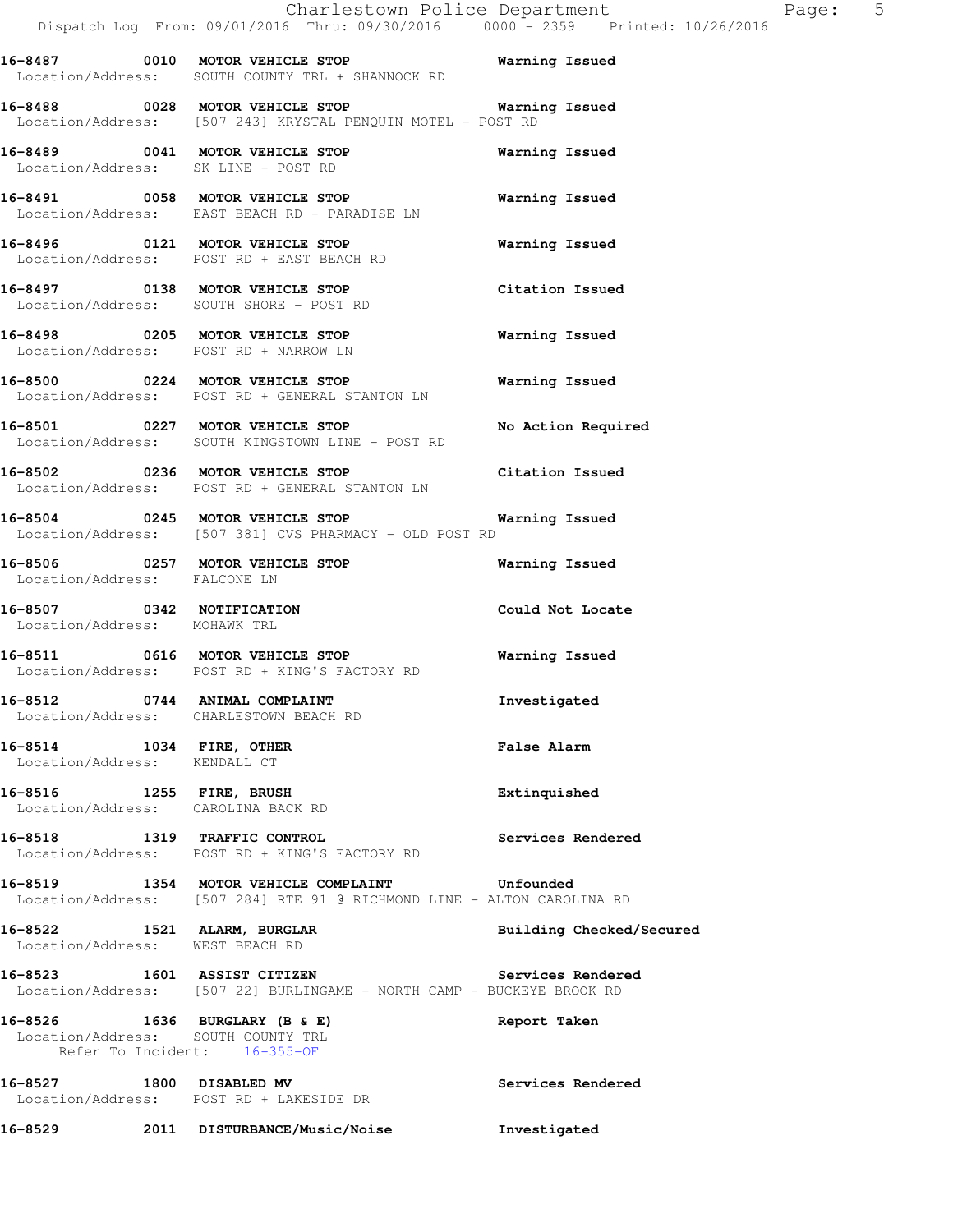|                                                                        | Charlestown Police Department                                                                                                                  |                          | Page: | 6 |
|------------------------------------------------------------------------|------------------------------------------------------------------------------------------------------------------------------------------------|--------------------------|-------|---|
|                                                                        | Dispatch Log From: 09/01/2016 Thru: 09/30/2016 0000 - 2359 Printed: 10/26/2016                                                                 |                          |       |   |
| Location/Address: HILLTOP DR                                           |                                                                                                                                                |                          |       |   |
|                                                                        | 16-8530 2044 ASSIST OTHER TOWN DEPT Services Rendered<br>Location/Address: [507 862] NINIGRET PARK (RHYTHM AND ROOTS) - PARK LN                |                          |       |   |
| Location/Address: CRESTWOOD LN                                         | 16-8532 2147 FIREWORKS/Possession/Use/Other                                                                                                    | Investigated             |       |   |
| 16-8533 2154 ASSIST OTHER AGENCY<br>Location/Address: WEST BEACH RD    |                                                                                                                                                | Taken/Refered to Other A |       |   |
|                                                                        | 16-8535 2305 ASSIST OTHER TOWN DEPT Services Rendered<br>Location/Address: [507 327] CHARLESTOWN BEACH TOWN PARKING LOT - CHARLESTOWN BEACH RD |                          |       |   |
| 16-8536 2325 MOTOR VEHICLE STOP<br>Location/Address: SK LINE - POST RD |                                                                                                                                                | Warning Issued           |       |   |
| 16-8537 2333 MOTOR VEHICLE STOP                                        | Location/Address: SOUTH COUNTY TRL + CROSSLAND ST                                                                                              | Warning Issued           |       |   |
| 16-8538                                                                | 2337 MOTOR VEHICLE STOP<br>Location/Address: POST RD + SCHOOLHOUSE POND RD                                                                     | Citation Issued          |       |   |

**16-8539 2354 MOTOR VEHICLE STOP No Action Required**  Location/Address: OLD POST RD + KLONDIKE RD

### **For Date: 09/05/2016 - Monday**

|                               | 16-8540 0009 MOTOR VEHICLE STOP<br>Location/Address: SK LINE - POST RD<br>Refer To Incident: 16-356-OF                     | Citation Issued       |
|-------------------------------|----------------------------------------------------------------------------------------------------------------------------|-----------------------|
|                               | 16-8542 0054 MOTOR VEHICLE STOP 60 Warning Issued<br>Location/Address: SOUTH COUNTY TRL + NARROW LN                        |                       |
|                               | 16-8554 0427 ASSIST OTHER TOWN DEPT Services Rendered<br>Location/Address: [507 31] BLUE SHUTTERS BEACH - EAST BEACH RD    |                       |
|                               | 16-8560 0527 FOLLOW-UP INVESTIGATION Services Rendered<br>Location/Address: [507 577] TIM HORTON'S - POST RD               |                       |
|                               | 16-8561 0615 TRAFFIC CONTROL 2000 Services Rendered<br>Location/Address: [507 372] SOUTH SHORE MENTAL HEALTH - OLD POST RD |                       |
| Location/Address: KLONDIKE RD | 16-8562 0820 ROAD HAZARD/OBSTRUCTION Removed Hazard                                                                        |                       |
|                               | 16-8566 1051 VANDALISM<br>Location/Address: OLD POST RD<br>Refer To Incident: 16-357-OF                                    | Investigated          |
|                               | 16-8567 1156 WATER RESCUE 10 1nvestigated<br>Location/Address: [507 31] BLUE SHUTTERS BEACH - EAST BEACH RD                |                       |
|                               | 16-8568 1219 ROAD HAZARD/OBSTRUCTION Removed Hazard<br>Vicinity of: [507 303] RTE 1 @ SOUTH SHORE MENTAL HEALTH - POST RD  |                       |
|                               | 16-8572 1603 TRAFFIC CONTROL 16-8572<br>Location/Address: [507 260] RTE 1 @ GENERAL STANTON - POST RD                      |                       |
|                               | 16-8574 1619 ROAD HAZARD/OBSTRUCTION Removed Hazard<br>Location/Address: WARREN RD + POST RD                               |                       |
|                               | 16-8575 1624 MOTOR VEHICLE STOP<br>Location/Address: POST RD + SOUTH COUNTY TRL                                            | <b>Warning Issued</b> |
|                               | 16-8576 1635 DISABLED MV<br>Location/Address: POST RD + ROSS HILL RD                                                       | No Action Required    |
|                               | 16-8577 1750 MOTOR VEHICLE STOP                                                                                            | Warning Issued        |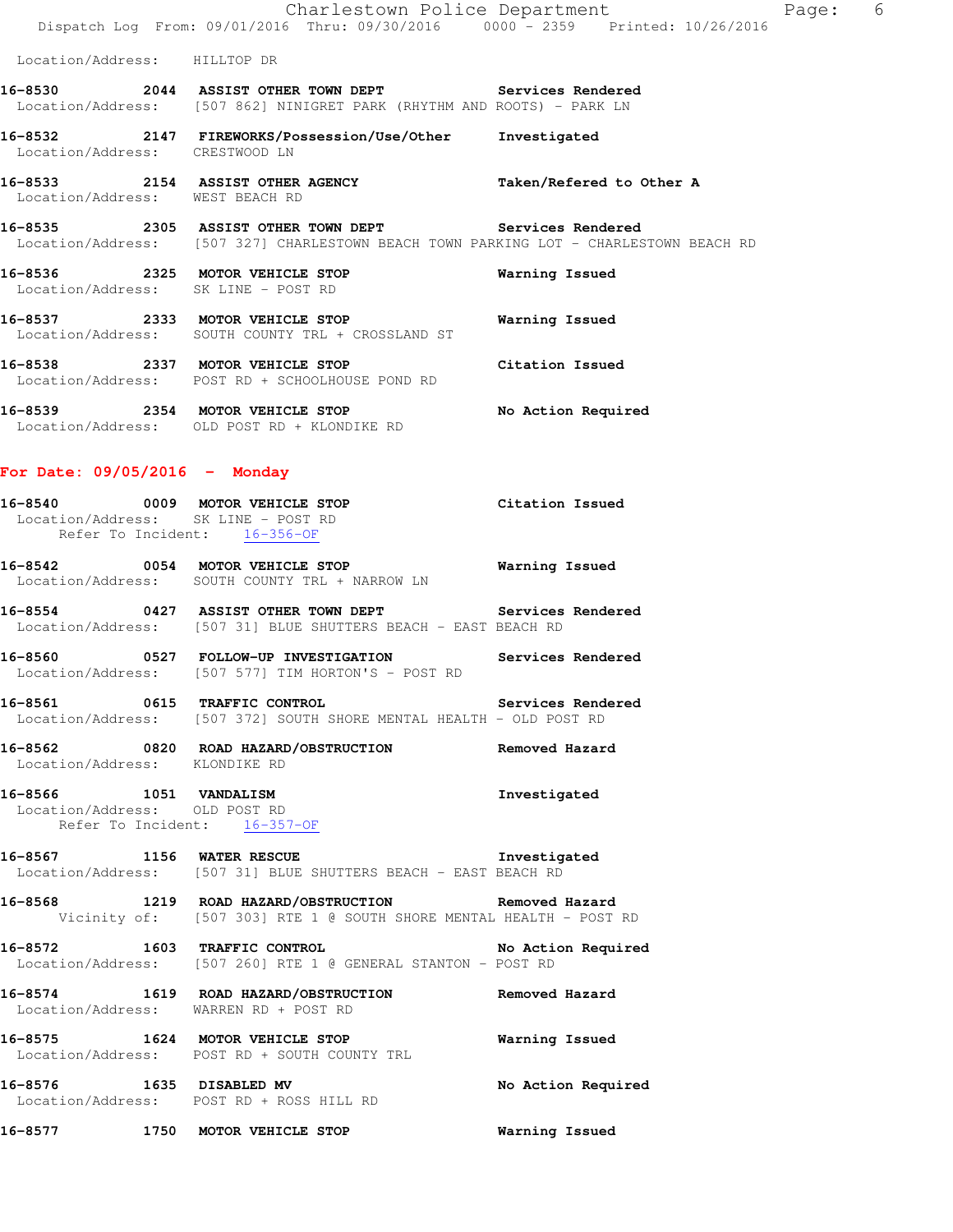|                                    | Dispatch Log From: 09/01/2016 Thru: 09/30/2016 0000 <sup>-</sup> 2359 Printed: 10/26/2016                                                                   | Charlestown Police Department Fage: | $\overline{7}$ |
|------------------------------------|-------------------------------------------------------------------------------------------------------------------------------------------------------------|-------------------------------------|----------------|
|                                    | Location/Address: CHARLESTOWN BEACH RD + ARCHES RD                                                                                                          |                                     |                |
|                                    | 16-8578 1755 ROAD HAZARD/OBSTRUCTION Removed Hazard<br>Vicinity of: [507 235] NINIGRET INN - PROSSER TRL                                                    |                                     |                |
|                                    | 16-8583 2338 ASSIST OTHER TOWN DEPT Services Rendered<br>Location/Address: [507 327] CHARLESTOWN BEACH TOWN PARKING LOT - CHARLESTOWN BEACH RD              |                                     |                |
| For Date: $09/06/2016$ - Tuesday   |                                                                                                                                                             |                                     |                |
|                                    | 16-8604 0515 TRAFFIC CONTROL Services Rendered<br>Location/Address: GENERAL STANTON LN + POST RD                                                            |                                     |                |
|                                    | 16-8606 0617 SUSPICIOUS ACTIVITY/VEHICLE No Action Required<br>Location/Address: [507 789] SAND PLAIN RD + SOUTH COUNTY TRL                                 |                                     |                |
| Location/Address: KLONDIKE RD      | 16-8608 0640 ROAD HAZARD/OBSTRUCTION Services Rendered                                                                                                      |                                     |                |
|                                    | 16-8609 0825 ROAD HAZARD/OBSTRUCTION Removed Hazard<br>Location/Address: SHUMANKANUC HILL RD                                                                |                                     |                |
| Location/Address: KEITH DR         | 16-8612 1042 DIS CONDUCT / FIGHT Threstigated                                                                                                               |                                     |                |
|                                    | 16-8613 1229 MOTOR VEHICLE COMPLAINT Could Not Locate<br>Location/Address: POST RD + NARROW LN                                                              |                                     |                |
| Location/Address: SHADY HARBOR DR  | 16-8615 1330 EMBEZZELMENT/FRAUD/FORGERY Investigated                                                                                                        |                                     |                |
|                                    | 16-8616 1355 ASSIST CITIZEN<br>Location/Address: [507 642] CHARLESTOWN POLICE DEPARTMENT - OLD POST RD                                                      | Investigated                        |                |
|                                    | 16-8619 1919 FIRE, OTHER<br>Vicinity of: ALTON CAROLINA RD                                                                                                  | Taken/Refered to Other A            |                |
|                                    | 16-8621 2024 ROAD HAZARD/OBSTRUCTION Removed Hazard<br>Location/Address: [507 200] RTE 1 @ PACKAGE STORE - POST RD                                          |                                     |                |
| For Date: $09/07/2016$ - Wednesday |                                                                                                                                                             |                                     |                |
| Location/Address: POST RD          | 16-8634 0847 TRAFFIC CONTROL                                                                                                                                | No Action Required                  |                |
|                                    | Location/Address: [507 262] RTE 1 @ LIQUOR STORE - POST RD                                                                                                  |                                     |                |
| Location/Address: JACOB PERRY DR   | 16-8639 1319 FOLLOW-UP INVESTIGATION                                                                                                                        | Investigated                        |                |
|                                    | 16-8640 1539 MOTOR VEHICLE COMPLAINT<br>Location/Address: POST RD + SOUTH COUNTY TRL                                                                        | Unfounded                           |                |
|                                    | 16-8641 1546 TRAFFIC CONTROL<br>Location/Address: POST RD + PROSSER TRL                                                                                     | No Action Required                  |                |
| Location/Address: PASQUISETT TRL   | 16-8642 1555 FOUND/LOST PROPERTY                                                                                                                            | Investigated                        |                |
| Location/Address: JACOB PERRY DR   | 16-8643 1613 SUSPICIOUS ACTIVITY/VEHICLE Investigated                                                                                                       |                                     |                |
|                                    | 16-8644 1626 MVA - Minor 168 Report Taken<br>Location/Address: [507 279] RTE 2 @ CHARLESTOWN TOWN HALL - SOUTH COUNTY TRL<br>Refer To Accident: $16-134-AC$ |                                     |                |
|                                    | 16-8645 1707 SUSPICIOUS ACTIVITY/VEHICLE Investigated<br>Location/Address: [507 235] NINIGRET INN - PROSSER TRL                                             |                                     |                |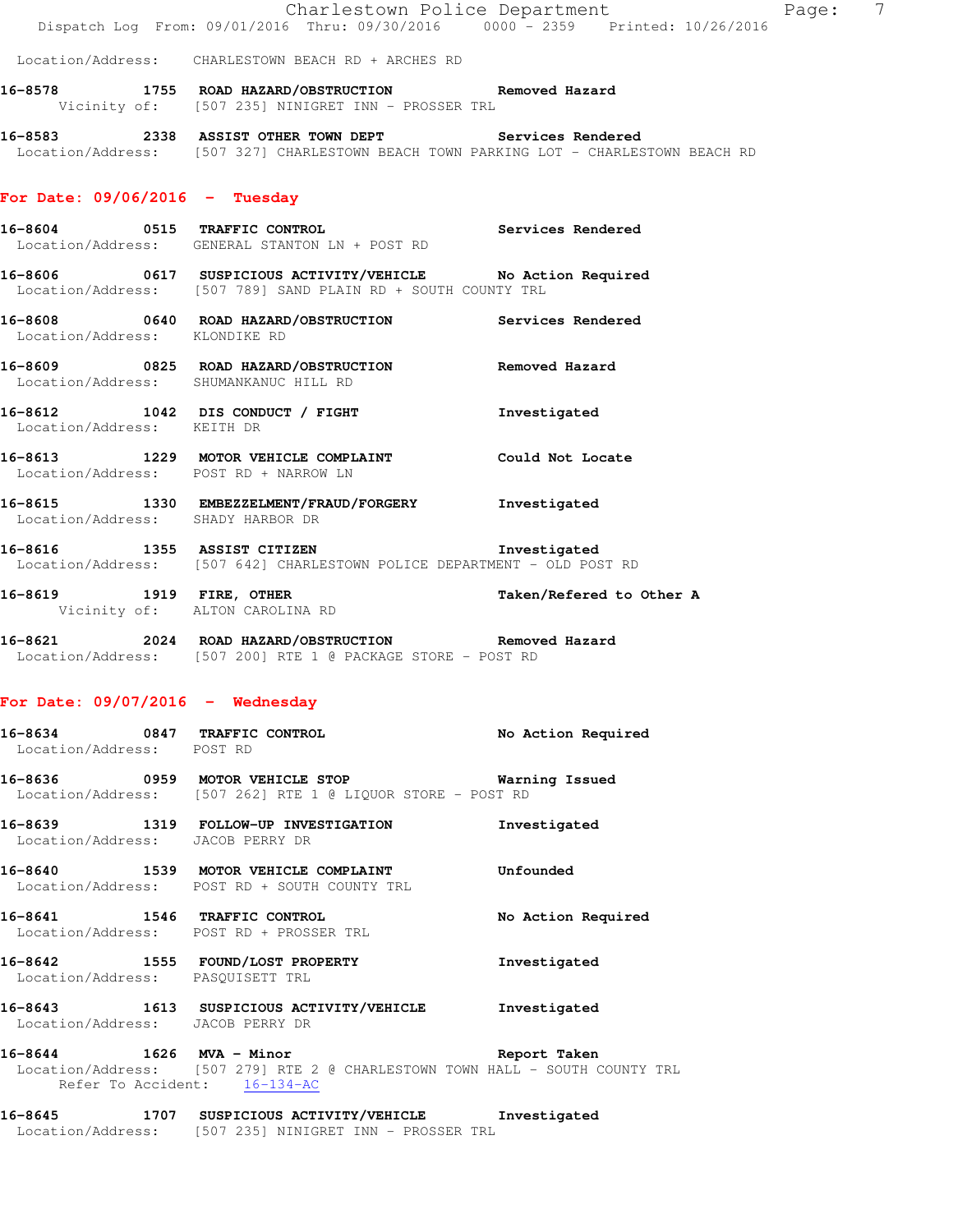**16-8647 1808 MOTOR VEHICLE STOP Citation Issued**  Location/Address: FORT NINIGRET RD

**16-8652 2338 MOTOR VEHICLE STOP Warning Issued**  Location/Address: POST RD + SOUTH COUNTY TRL

#### **For Date: 09/08/2016 - Thursday**

- **16-8660 0534 MOTOR VEHICLE STOP Warning Issued**  Location/Address: SK LINE - POST RD
- **16-8662 0659 TRAFFIC CONTROL No Action Required**  Location/Address: KING'S FACTORY RD + NARRAGANSETT TRL
- **16-8664 1009 MOTOR VEHICLE STOP Citation Issued**  Location/Address: POST RD + WILDFLOWER RD
- **16-8668 1309 MOTOR VEHICLE STOP Warning Issued**  Location/Address: POST RD + PROSSER TRL
- **16-8669 1323 MOTOR VEHICLE STOP Citation Issued**  Vicinity of: [507 374] SAINT MARYS CHURCH - CAROLINA BACK RD
- **16-8670 1325 MOTOR VEHICLE STOP Warning Issued**  Location/Address: POST RD + KING'S FACTORY RD
- **16-8671 1335 ASSIST OTHER POLICE DEPT Services Rendered**  Location/Address: [507 719] NEW BISCUIT CITY RD
- **16-8672 1407 MVA Minor Investigated**  Location/Address: KING'S FACTORY RD
- **16-8673 1456 WARRANT ARREST Could Not Locate**  Location/Address: COLUMBIA HEIGHTS OVAL
- **16-8675 1526 MOTOR VEHICLE COMPLAINT Unfounded**  Location/Address: POST RD + SOUTH COUNTY TRL
- **16-8676 1546 ASSIST CITIZEN Services Rendered**  Location/Address: KENDALL CT
- **16-8677 1556 DIRECTIONS Services Rendered**  Location/Address: [507 26] CHARLESTOWN BREACHWAY - CHARLESTOWN BEACH RD
- **16-8678 1625 MOTOR VEHICLE STOP Warning Issued**  Location/Address: [507 261] RTE 1 @ STATE GARAGE - POST RD
- **16-8679 1634 MOTOR VEHICLE STOP Warning Issued**  Location/Address: OLD POST RD + EAST ARNOLDA DR
- **16-8680 1649 MOTOR VEHICLE STOP Citation Issued**  Location/Address: [507 258] RTE 1 @ SOUTH KINGSTOWN LINE - POST RD
- **16-8683 1805 MOTOR VEHICLE STOP Arrest(s) Made**  Location/Address: MATUNUCK SCHOOLHOUSE RD + ATLANTIS DR Refer To Summons: 16-117-AR Summons: CARRIER, BONNIE L<br>Address: 1024 MAIN ST HOP 1024 MAIN ST HOPE VALLEY, RI Age: 61<br>Charges: Dr Driving after denial, suspension or revocation of license - 1st Offense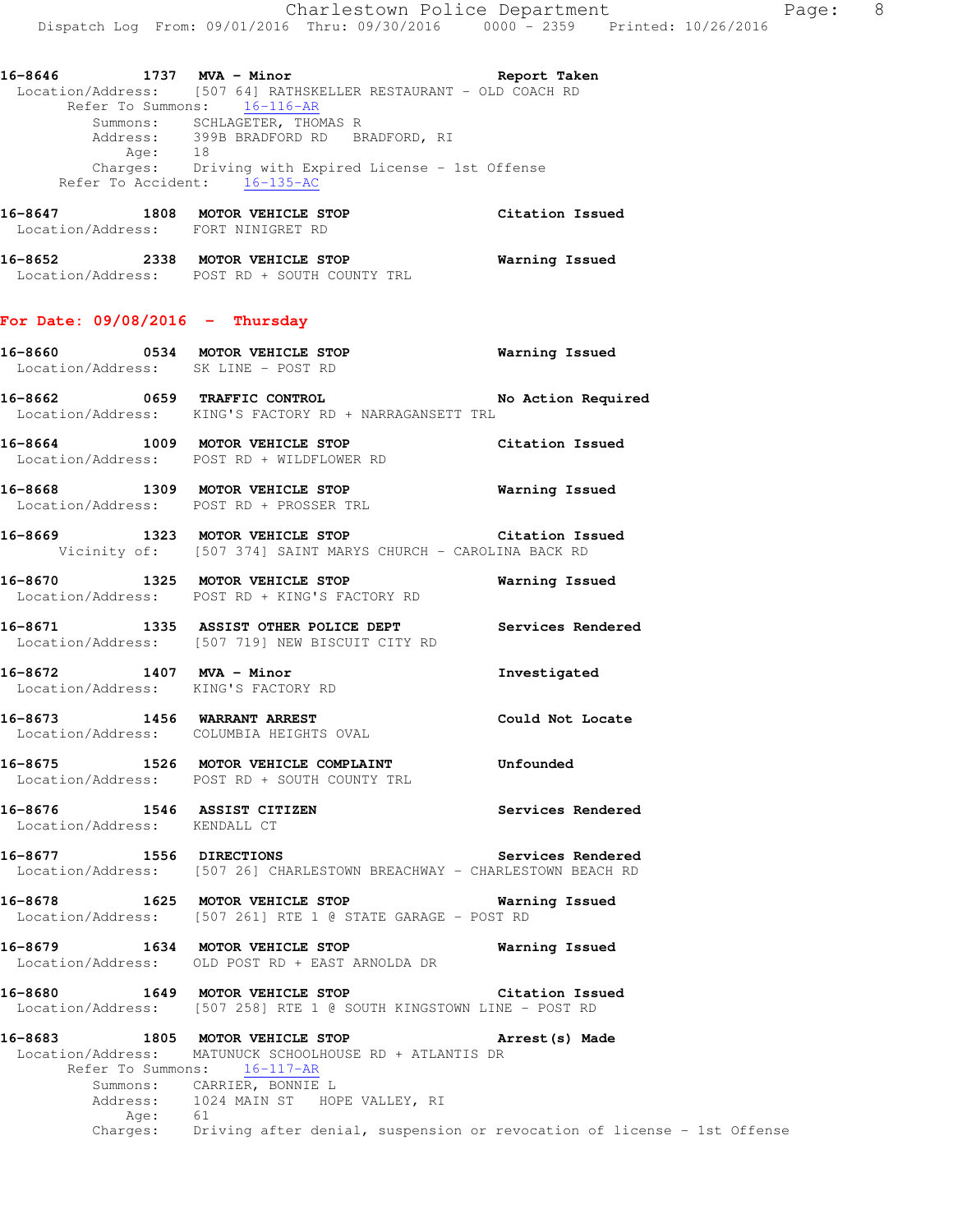**16-8685 2012 WARRANT ARREST Could Not Locate**  Location/Address: COLUMBIA HEIGHTS OVAL **16-8687 2104 MOTOR VEHICLE STOP No Action Required**  Location/Address: [507 260] RTE 1 @ GENERAL STANTON - POST RD **16-8688 2122 WARRANT ARREST Arrest(s) Made**  Location/Address: [507 642] CHARLESTOWN POLICE DEPARTMENT - OLD POST RD Refer To Arrest: 16-118-AR Arrest: CHAMPLIN, GROVER D Address: 70 COLUMBIA HEIGHTS OVAL CHARLESTOWN, RI<br>Ade: 21 Age: Charges: WARRANT OF ARREST ON AFFIDAVIT **For Date: 09/09/2016 - Friday**

- **16-8705 0320 ASSIST OTHER TOWN DEPT Services Rendered**  Location/Address: [507 31] BLUE SHUTTERS BEACH - EAST BEACH RD
- **16-8709 0509 MOTOR VEHICLE STOP Citation Issued**  Location/Address: [507 469] OLD MILL DINER - SOUTH COUNTY TRL
- **16-8711 0546 MOTOR VEHICLE STOP Warning Issued**  Location/Address: RICHMOND LINE - SOUTH COUNTY TRL
- **16-8714 0900 FOUND/LOST PROPERTY Investigated**  Location/Address: CHARLESTOWN BEACH RD + BAXTER ST
- **16-8716 1002 THREATS Investigated**  Location/Address: JACOB PERRY DR Refer To Incident: 16-359-OF
- **16-8717 1053 TRAFFIC CONTROL Services Rendered**  Location/Address: POST RD + FALCONE LN
- **16-8718 1151 FOLLOW-UP INVESTIGATION Investigated**  Location/Address: OLD POST RD
- **16-8719 1208 CIVIL MATTER Investigated**  Location/Address: [507 219] SHELTER COVE MARINA - CHARLESTOWN BEACH RD
- **16-8720 1307 FIRE, OTHER Services Rendered**  Location/Address: INDIAN TRL
- **16-8721 1737 TRAFFIC CONTROL Services Rendered**  Location/Address: POST RD + KING'S FACTORY RD
- **16-8722 1753 FOLLOW-UP INVESTIGATION Could Not Locate**  Location/Address: SHANNOCK RD
- **16-8723 1805 DISABLED MV Services Rendered**  Location/Address: NARROW LN
- **16-8724 1819 DISABLED MV Removed Hazard**  Location/Address: POST RD
- **16-8725 1858 DOMESTIC/Assault/Diso/Other No Action Required**  Location/Address: [507 642] CHARLESTOWN POLICE DEPARTMENT - OLD POST RD
- **16-8726 1906 ASSIST OTHER POLICE DEPT Services Rendered**  Location/Address: [507 642] CHARLESTOWN POLICE DEPARTMENT - OLD POST RD
- **16-8728 1934 DOMESTIC/Assault/Diso/Other Investigated**  Location/Address: CROSSLAND ST **16-8731 2318 DISTURBANCE/Music/Noise Investigated**  Location/Address: WEST BEACH RD
- **16-8732 2334 DISTURBANCE/Music/Noise Investigated**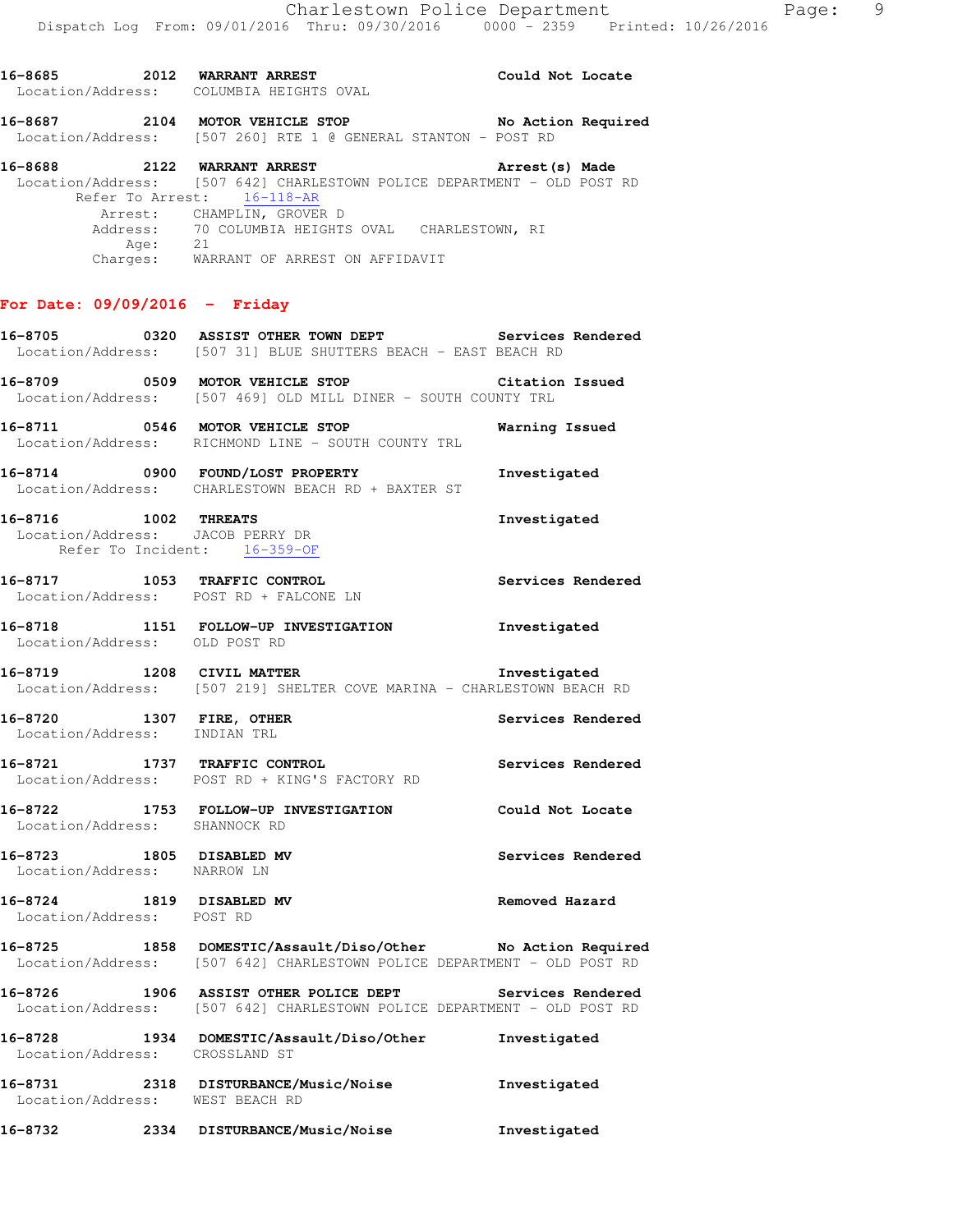|                                                                          | Dispatch Log From: 09/01/2016 Thru: 09/30/2016 0000 - 2359 Printed: 10/26/2016                                                                                                                                                                                                                      | Charlestown Police Department<br>Page: 10 |
|--------------------------------------------------------------------------|-----------------------------------------------------------------------------------------------------------------------------------------------------------------------------------------------------------------------------------------------------------------------------------------------------|-------------------------------------------|
| Location/Address: CROSSLAND ST                                           |                                                                                                                                                                                                                                                                                                     |                                           |
|                                                                          | 16-8733 2357 SUSPICIOUS ACTIVITY/VEHICLE Investigated<br>Location/Address: [507 30] ATLANTIC ANIMAL HOSPITAL - SOUTH COUNTY TRL                                                                                                                                                                     |                                           |
| For Date: $09/10/2016$ - Saturday                                        |                                                                                                                                                                                                                                                                                                     |                                           |
|                                                                          | 16-8734 0006 MOTOR VEHICLE STOP<br>Location/Address: POST RD + CROSS MILLS RD                                                                                                                                                                                                                       | Warning Issued                            |
|                                                                          | 16-8735 0021 MOTOR VEHICLE STOP<br>Location/Address: POST RD + SCHOOLHOUSE POND RD<br>Refer To Summons: 16-119-AR<br>Summons: BABCOCK, ETHAN MICHAEL<br>Address: 49 STILLMAN AVE Apt. #A1 PAWCATUCK, CT Age: 26<br>Charges: Driving after denial, suspension or revocation of license - 1st Offense | Citation Issued                           |
| 16-8736 0040 MOTOR VEHICLE STOP<br>Location/Address: POST RD + NARROW LN |                                                                                                                                                                                                                                                                                                     | Citation Issued                           |
| Refer To Incident: 16-360-OF                                             | 16-8737 0045 MOTOR VEHICLE STOP<br>Location/Address: POST RD + WILDFLOWER RD                                                                                                                                                                                                                        | Citation Issued                           |
| Location/Address: CROSSLAND ST                                           | 16-8738 0108 DISTURBANCE/Music/Noise                                                                                                                                                                                                                                                                | Investigated                              |
|                                                                          | 16-8741 0152 MOTOR VEHICLE STOP<br>Location/Address: WESTERLY LINE - POST RD                                                                                                                                                                                                                        | Warning Issued                            |
|                                                                          | 16-8743 0426 MOTOR VEHICLE STOP<br>Location/Address: POST RD + KING'S FACTORY RD                                                                                                                                                                                                                    | Citation Issued                           |
| 16-8744 0548 MOTOR VEHICLE STOP<br>Location/Address: SK LINE - POST RD   |                                                                                                                                                                                                                                                                                                     | Citation Issued                           |
| 16-8745 0606 MOTOR VEHICLE STOP<br>Location/Address: SK LINE - POST RD   |                                                                                                                                                                                                                                                                                                     | Citation Issued                           |
| 16-8746<br>Location/Address: SK LINE - POST RD                           | 0612 MOTOR VEHICLE STOP                                                                                                                                                                                                                                                                             | Warning Issued                            |
|                                                                          | 16-8748 1015 BOATING - VESSEL VIOLATION Warning Issued<br>Location/Address: [507 26] CHARLESTOWN BREACHWAY - CHARLESTOWN BEACH RD                                                                                                                                                                   |                                           |
| 16-8749 1017 LARCENY<br>Location/Address: FOXTROT DR                     |                                                                                                                                                                                                                                                                                                     | Investigated                              |
|                                                                          | 16-8753 1302 ASSIST OTHER TOWN DEPT Services Rendered<br>Location/Address: [507 612] NINIGRET PARK - LITTLE NINI POND - PARK LN                                                                                                                                                                     |                                           |
|                                                                          | 16-8754 1324 MOTOR VEHICLE COMPLAINT No Action Required Location/Address: ARBUTUS TRL                                                                                                                                                                                                               |                                           |
|                                                                          | 16-8756 1552 PARKING VIOLATIONS Citation Issued<br>Location/Address: [507 320] QUONOCHONTAUG BREACHWAY - WEST BEACH RD                                                                                                                                                                              |                                           |
| 16-8758 1631 DISABLED MV                                                 | Location/Address: [507 100] RTE 1 @ FIORES - POST RD                                                                                                                                                                                                                                                | Services Rendered                         |
|                                                                          | 16-8760 1648 TRAFFIC CONTROL<br>Location/Address: EAST BEACH RD + PARADISE LN                                                                                                                                                                                                                       | Warning Issued                            |
|                                                                          | 16-8761 1751 ROAD HAZARD/OBSTRUCTION Removed Hazard<br>Vicinity of: [507 260] DUNKIN DONUTS - POST RD                                                                                                                                                                                               |                                           |
|                                                                          | 16-8765 1924 MOTOR VEHICLE STOP<br>Vicinity of: POST RD + KING'S FACTORY RD                                                                                                                                                                                                                         | Warning Issued                            |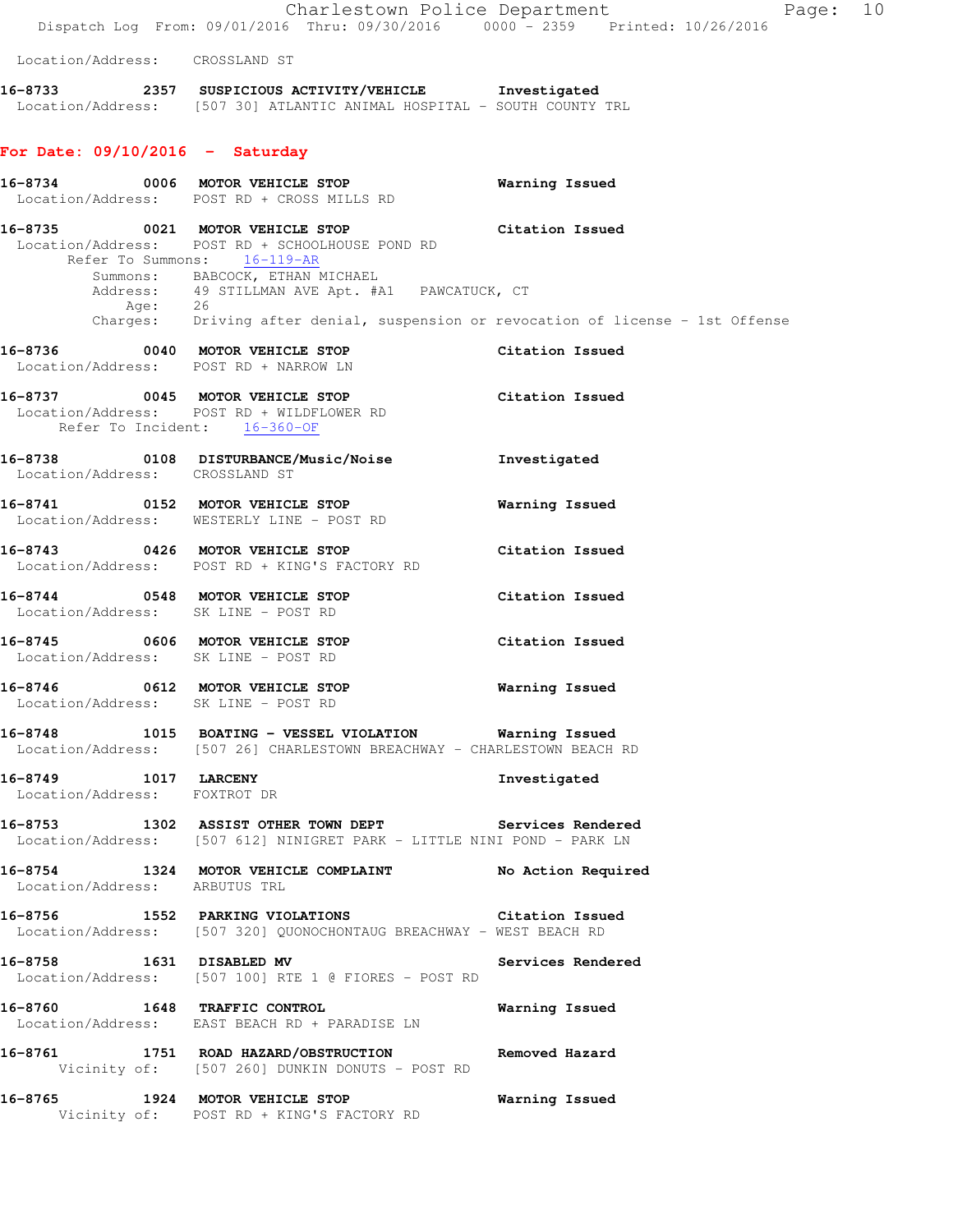|                               | 16-8766 1938 MOTOR VEHICLE STOP<br>Location/Address: POST RD + WILDFLOWER RD                                          | <b>Warning Issued</b> |
|-------------------------------|-----------------------------------------------------------------------------------------------------------------------|-----------------------|
| Location/Address: CEDAR RD    | 16-8767 2010 SUSPICIOUS ACTIVITY/VEHICLE Investigated                                                                 |                       |
|                               | 16-8772 2055 MOTOR VEHICLE STOP 6 Warning Issued<br>Vicinity of: POST RD + TAMANACO DR                                |                       |
|                               | 16-8773 2105 DISTURBANCE/Music/Noise Investigated<br>Location/Address: [507 64] RATHSKELLER RESTAURANT - OLD COACH RD |                       |
|                               | 16-8775 2130 TRAFFIC CONTROL 2008 Services Rendered<br>Location/Address: POST RD + KING'S FACTORY RD                  |                       |
|                               | 16-8774 2154 DISTURBANCE/Music/Noise Investigated<br>Location/Address: [507 64] RATHSKELLER RESTAURANT - OLD COACH RD |                       |
|                               | 16-8776 2206 MOTOR VEHICLE STOP<br>Location/Address: POST RD + FALCONE LN                                             | Warning Issued        |
|                               | 16-8778 2230 ASSIST OTHER AGENCY No Action Required<br>Location/Address: [507 275] RTE 1 @ WESTERLY LINE - POST RD    |                       |
|                               | 16-8782 2332 MOTOR VEHICLE STOP<br>Location/Address: POST RD + WILDFLOWER RD                                          | No Action Required    |
| Location/Address: OLD MILL RD | 16-8784 2346 MOTOR VEHICLE STOP                                                                                       | Warning Issued        |

**For Date: 09/11/2016 - Sunday**

|                                                              | 16-8789 		 0049 MOTOR VEHICLE STOP 		 Citation Issued<br>Location/Address: [507 72] CUMBERLAND FARMS - OLD POST RD                 |                |
|--------------------------------------------------------------|------------------------------------------------------------------------------------------------------------------------------------|----------------|
|                                                              | 16-8794 0318 MOTOR VEHICLE STOP<br>Location/Address: POST RD + CROSS MILLS RD                                                      | Warning Issued |
| Location/Address: FIORE'S - POST RD                          | 16-8797 0422 MOTOR VEHICLE STOP                                                                                                    | Warning Issued |
|                                                              | 16-8801 0530 TRAFFIC CONTROL CONTROL Services Rendered<br>Location/Address: POST RD + SCHOOLHOUSE POND RD                          |                |
|                                                              | 16-8802 0616 MOTOR VEHICLE STOP<br>Location/Address: POST RD + GENERAL STANTON LN                                                  | Warning Issued |
| Location/Address: BUCKEYE BROOK RD                           | 16-8804 1027 ROAD HAZARD/OBSTRUCTION Could Not Locate                                                                              |                |
| 16-8805 1039 VANDALISM<br>Location/Address: SHANNOCK RD      |                                                                                                                                    | Investigated   |
| Location/Address: ROSS HILL RD                               | 16-8806 1058 ASSIST OTHER AGENCY Services Rendered                                                                                 |                |
|                                                              | 16-8807 1407 BOATING - VESSEL VIOLATION Warning Issued<br>Location: [507 341] NINIGRET POND - EAST                                 |                |
| Location/Address: FALCONE LN<br>Refer To Incident: 16-363-OF | 16-8811 1514 POLICE INFORMATION                                                                                                    | Investigated   |
|                                                              | 16-8812 1640 TRAFFIC CONTROL 2000 Services Rendered<br>Location/Address: POST RD + SOUTH COUNTY TRL                                |                |
|                                                              | 16-8819 1953 MOTOR VEHICLE COMPLAINT <b>Warning Issued</b><br>Location/Address: [507 276] RTE 2 @ RICHMOND LINE - SOUTH COUNTY TRL |                |
|                                                              | 16-8820 2035 FOLLOW-UP INVESTIGATION                                                                                               | Investigated   |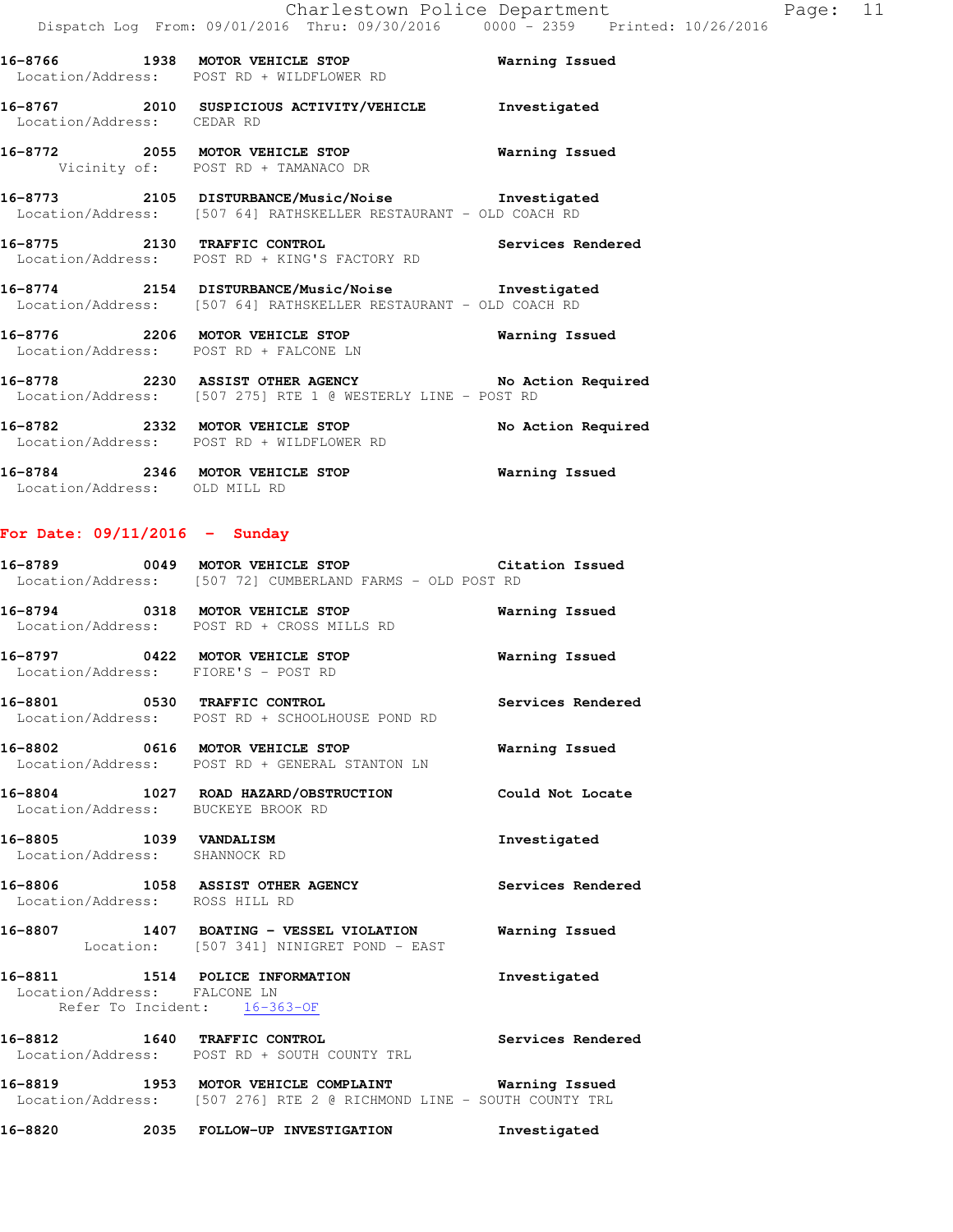Location/Address: OLD SHANNOCK RD

### **For Date: 09/12/2016 - Monday**

|                                                                 | Location/Address: [507 276] RTE 2 @ RICHMOND LINE - SOUTH COUNTY TRL                                                                         |                       |
|-----------------------------------------------------------------|----------------------------------------------------------------------------------------------------------------------------------------------|-----------------------|
| 16-8845 0504 OFFICER WANTED                                     | Location/Address: [507 558] BLUE RIDGE DR                                                                                                    | Investigated          |
|                                                                 | 16-8846 0530 TRAFFIC CONTROL<br>Location/Address: POST RD + SCHOOLHOUSE POND RD                                                              | <b>Warning Issued</b> |
|                                                                 | 16-8847 0751 TRAFFIC CONTROL No Action Requisition / Address: [507 15] CASTLEROCK CONDOMINIUMS - CASTLE ROCK DR                              | No Action Required    |
|                                                                 | 16-8848 0756 TOWN ORDINANCE VIOLATION Investigated<br>Location/Address: [507 252] GENERAL STANTON INN - OLD POST RD                          |                       |
|                                                                 | 16-8850 0855 DOMESTIC/Assault/Diso/Other Investigated<br>Location/Address: CARMICHAEL LN                                                     |                       |
|                                                                 | 16-8851 0921 911 CALLS/False/Hang-Ups/Open Building Checked/Secured<br>Location/Address: [507 358] VERIZON COMMUNICATIONS - CAROLINA BACK RD |                       |
|                                                                 | 16-8853 1016 VIOLATION OF RO/NCO DELITY DESCRIPTION OF RO/NOTE RD                                                                            |                       |
|                                                                 | 16-8855 1315 ASSIST OTHER POLICE DEPT Could Not Locate<br>Location/Address: UPLAND RD                                                        |                       |
| Location/Address: KLONDIKE RD                                   | 16-8856 1350 ALARM, BURGLAR 1999 1999 Palse Alarm                                                                                            |                       |
|                                                                 | 16-8857 1402 ASSIST CITIZEN Services Rendered<br>Location/Address: MATUNUCK SCHOOLHOUSE RD + CHARLESTOWN BEACH RD                            |                       |
| Location/Address: OLD COACH RD                                  | 16-8858 1517 FOLLOW-UP INVESTIGATION 1nvestigated                                                                                            |                       |
|                                                                 | 16-8859 1612 TRAFFIC CONTROL<br>Location/Address: POST RD + SCHOOLHOUSE POND RD                                                              | Services Rendered     |
| 16-8862 1832 JUVENILE OFFENSES<br>Vicinity of: BUCKEYE BROOK RD |                                                                                                                                              | Investigated          |
| Location/Address: SOUTH COUNTY TRL                              | 16-8864 2017 SUSPICIOUS ACTIVITY/VEHICLE Services Rendered                                                                                   |                       |
|                                                                 | 16-8868 2230 DISABLED MV <b>Services Rendered</b><br>Location/Address: [507 260] RTE 1 @ GENERAL STANTON - POST RD                           |                       |

#### **For Date: 09/13/2016 - Tuesday**

| 16-8874         | 0143 MOTOR VEHICLE STOP                                    | Arrest (s) Made                                                           |  |
|-----------------|------------------------------------------------------------|---------------------------------------------------------------------------|--|
|                 | Location/Address: [507 261] RTE 1 @ STATE GARAGE - POST RD |                                                                           |  |
|                 | Refer To Arrest: 16-120-AR                                 |                                                                           |  |
|                 | Arrest: BOISCLAIR, STEPHANIE J                             |                                                                           |  |
|                 | Address: 834 SOUTH RD WAKEFIELD, RI                        |                                                                           |  |
| Age:            | 26                                                         |                                                                           |  |
| Charges:        | OBSTRUCTING OFFICER IN EXECUTION OF DUTY                   |                                                                           |  |
|                 |                                                            | Driving after denial, suspension or revocation of license - 3rd + Offense |  |
| 16-8875<br>0642 | MOTOR VEHICLE STOP                                         | Warning Issued                                                            |  |
|                 | Location/Address: [507 410] DUNKIN DONUTS - OLD POST RD    |                                                                           |  |
|                 |                                                            |                                                                           |  |

**16-8877 0834 TRAFFIC CONTROL No Action Required**  Location/Address: POST RD + PROSSER TRL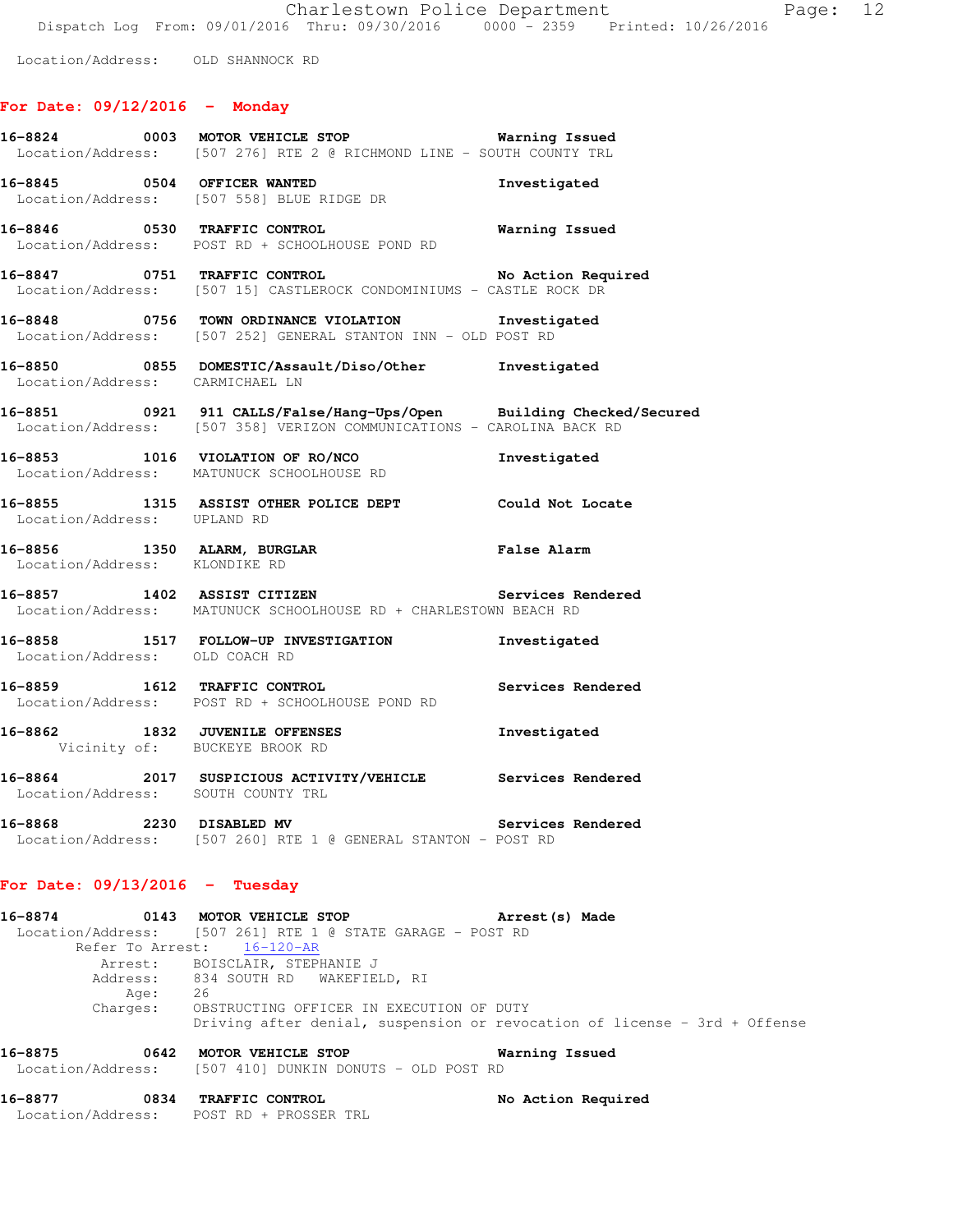|                                    | Charlestown Police Department<br>Dispatch Log From: 09/01/2016 Thru: 09/30/2016 0000 - 2359 Printed: 10/26/2016                   |                   |
|------------------------------------|-----------------------------------------------------------------------------------------------------------------------------------|-------------------|
|                                    | 16-8879 1004 TRAFFIC CONTROL                                                                                                      | Investigated      |
|                                    | Vicinity of: [507 31] BLUE SHUTTERS BEACH - EAST BEACH RD                                                                         |                   |
|                                    | 16-8880 1206 TRAFFIC CONTROL 10 Services Rendered<br>Location/Address: POST RD + KING'S FACTORY RD                                |                   |
| 16-8881 1255 DISABLED MV           | Vicinity of: POST RD + SOUTH COUNTY TRL                                                                                           | Could Not Locate  |
| Location/Address: BLUEBERRY LN     | 16-8886 1622 SUSPICIOUS ACTIVITY/VEHICLE Unfounded                                                                                |                   |
|                                    | 16-8887 1703 MOTOR VEHICLE STOP 6 Warning Issued<br>Location/Address: [507 45] RIPPY'S LIQUOR MART - SOUTH COUNTY TRL             |                   |
| Location/Address: PIETILA RD       | 16-8888 1704 ANNOYING PHONE CALLS Services Rendered                                                                               |                   |
| Location/Address: KENYON AVE       | 16-8889 1739 ALARM, BURGLAR <b>BURGLAR</b> Building Checked/Secured                                                               |                   |
|                                    | 16-8890 1747 MVA - W/Injury/Fluid/Hazard Investigated<br>Location/Address: POST RD + ROSS HILL RD<br>Refer To Accident: 16-136-AC |                   |
|                                    | 16-8891 1801 MOTOR VEHICLE COMPLAINT 1nvestigated<br>Location/Address: S COUNTY TRL + POST RD                                     |                   |
|                                    | 16-8892 2035 ASSIST CITIZEN<br>Location/Address: [507 88] EAST WEST MARKET - POST RD                                              | Services Rendered |
|                                    | 16-8895 2132 FIREWORKS/Possession/Use/Other Unfounded<br>Location/Address: SOUTH COUNTY TRL + SAND PLAIN RD                       |                   |
| For Date: $09/14/2016$ - Wednesday |                                                                                                                                   |                   |
| Refer To Accident: 16-137-AC       | 16-8898 		 0203 MVA - W/Injury/Fluid/Hazard Investigated<br>Location/Address: POST RD + NARROW LN                                 |                   |
|                                    | 16-8902 0629 MOTOR VEHICLE STOP 6 Warning Issued<br>Location/Address: POST RD + CROSS MILLS RD                                    |                   |
| 16-8903 0942 LARCENY               | Location/Address: MATUNUCK SCHOOLHOUSE RD<br>Refer To Incident: 16-364-OF                                                         | Report Taken      |
| 16-8905                            | 1110 MOTOR VEHICLE STOP<br>Location/Address: [507 261] RTE 1 @ STATE GARAGE - POST RD                                             | Warning Issued    |

Page: 13

**16-8906 1145 MOTOR VEHICLE STOP Warning Issued**  Location/Address: [507 261] RTE 1 @ STATE GARAGE - POST RD

**16-8907 1225 FOLLOW-UP INVESTIGATION Services Rendered**  Location/Address: MATUNUCK SCHOOLHOUSE RD

**16-8908 1321 TRAFFIC CONTROL Services Rendered**  Location/Address: POST RD + FALCONE LN

**16-8909 1324 MOTOR VEHICLE STOP Warning Issued**  Location/Address: POST RD + TAMANACO DR

**16-8910 1330 FOLLOW-UP INVESTIGATION Investigated**  Location/Address: BOTKA DR

**16-8911 1514 TRAFFIC CONTROL Services Rendered**  Location/Address: [507 19] CHARLESTOWN ELEMENTARY SCHOOL - CAROLINA BACK RD

**16-8912 1540 MOTOR VEHICLE COMPLAINT Could Not Locate**  Location/Address: ROSS HILL RD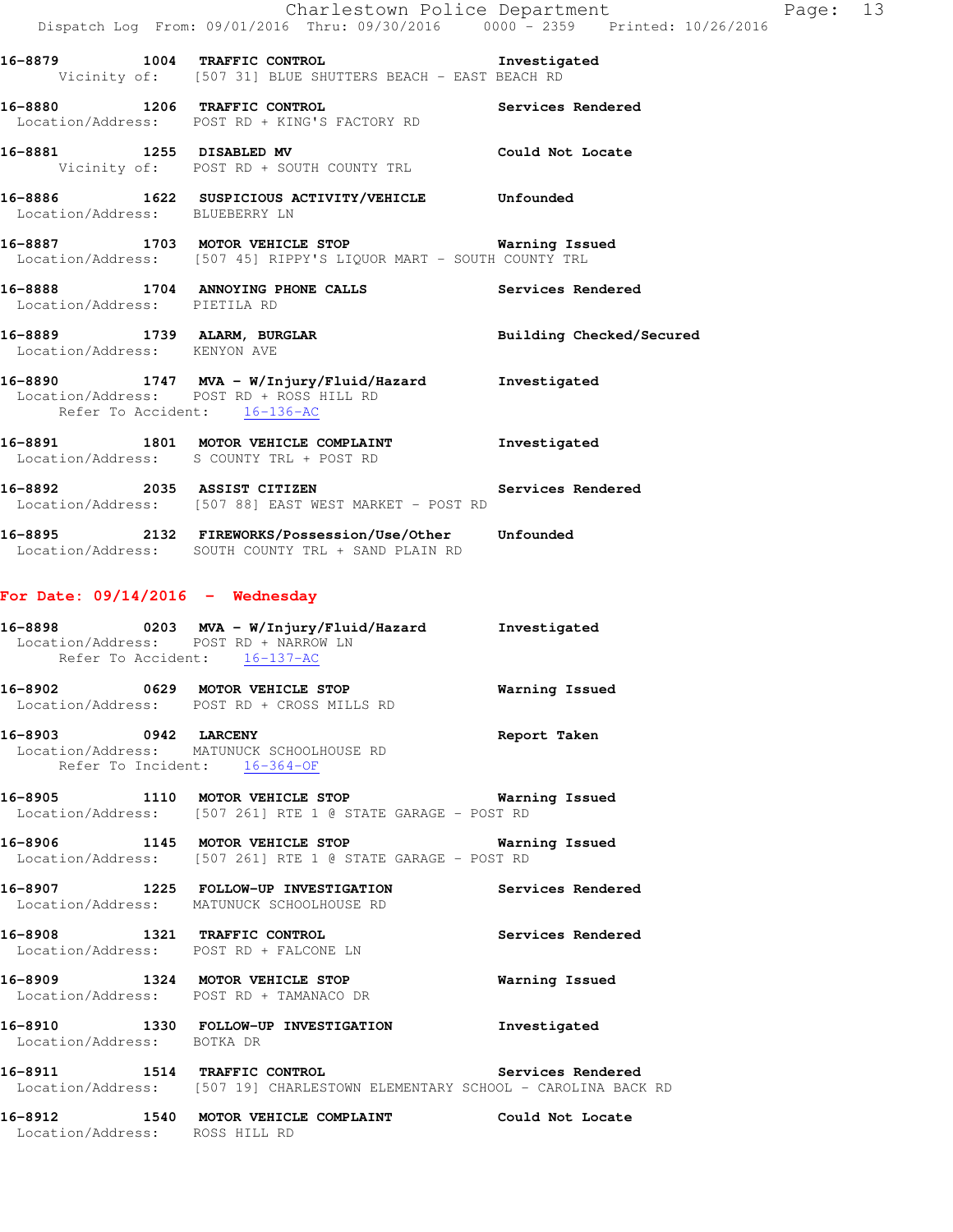Location/Address: POST RD + FALCONE LN **16-8916 2000 911 CALLS/False/Hang-Ups/Open Investigated**  Location/Address: KLONDIKE RD **16-8919 2135 FIRE, BRUSH Extinquished**  Location/Address: TARPON LN **16-8920 2152 ALARM, BURGLAR Building Checked/Secured**  Location/Address: [507 30] ATLANTIC ANIMAL HOSPITAL - SOUTH COUNTY TRL **16-8921 2259 MOTOR VEHICLE STOP Citation Issued**  Location/Address: POST RD + PROSSER TRL **16-8924 2316 MOTOR VEHICLE STOP Warning Issued**  Location/Address: [507 243] KRYSTAL PENQUIN MOTEL - POST RD **16-8926 2330 MOTOR VEHICLE STOP Citation Issued**  Location/Address: POST RD + PROSSER TRL **16-8928 2349 MOTOR VEHICLE STOP Citation Issued**  Location/Address: FIORE'S - POST RD **16-8929 2359 MOTOR VEHICLE STOP Warning Issued**  Location/Address: POST RD + SCHOOLHOUSE POND RD **For Date: 09/15/2016 - Thursday 16-8930 0000 MOTOR VEHICLE STOP Warning Issued**  Location/Address: SOUTH COUNTY TRL + SHANNOCK RD **16-8931 0008 MOTOR VEHICLE STOP Warning Issued** 

**16-8915 1910 MOTOR VEHICLE COMPLAINT Unfounded** 

Location/Address: POST RD + KING'S FACTORY RD

Location/Address: POST RD + SCHOOLHOUSE POND RD

**16-8944 0140 MOTOR VEHICLE STOP Warning Issued**  Location/Address: SK LINE - POST RD

**16-8952 0514 MOTOR VEHICLE STOP Warning Issued** 

**16-8953 0538 MOTOR VEHICLE STOP Citation Issued**  Location/Address: ROSS HILL RD

**16-8954 0547 MOTOR VEHICLE STOP Citation Issued**  Location/Address: POST RD + GENERAL STANTON LN

**16-8955 0624 MOTOR VEHICLE STOP Warning Issued**  Location/Address: POST RD + FALCONE LN

**16-8956 0632 MOTOR VEHICLE STOP Warning Issued**  Location/Address: SK LINE - POST RD

**16-8957 0734 MOTOR VEHICLE STOP Warning Issued**  Location/Address: POST RD + SCHOOLHOUSE POND RD

**16-8958 0809 MOTOR VEHICLE COMPLAINT Unfounded**  Location/Address: POST RD + NARROW LN

**16-8959 0815 TRAFFIC CONTROL Services Rendered**  Location/Address: POST RD + SCHOOLHOUSE POND RD

**16-8960 0834 MOTOR VEHICLE STOP Warning Issued**  Location/Address: POST RD + FALCONE LN

**16-8961 0900 MOTOR VEHICLE STOP No Action Required** 

**16-8933 0028 MOTOR VEHICLE STOP Warning Issued** 

Location/Address: SK LINE - POST RD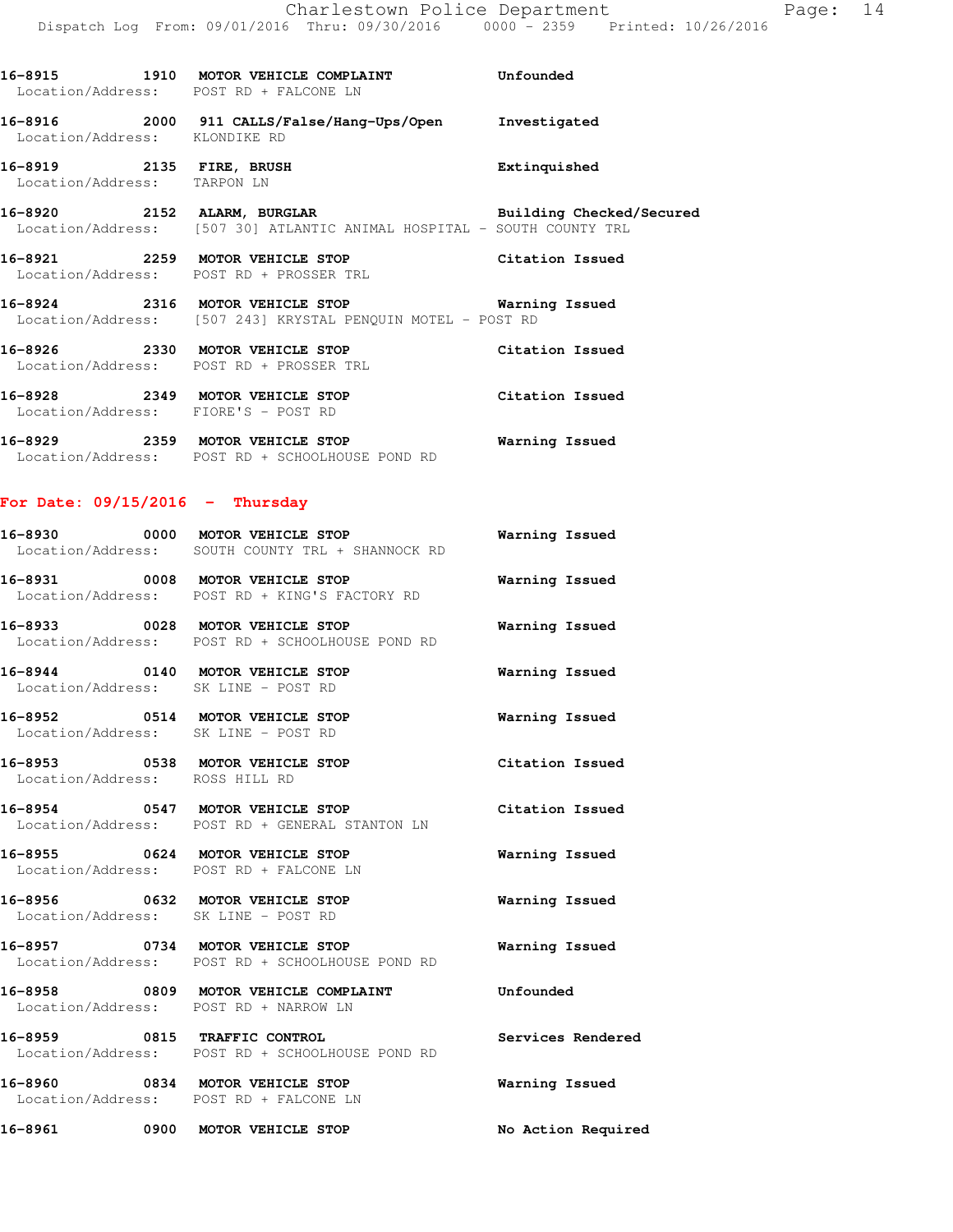|                                                                   | Dispatch Log From: 09/01/2016 Thru: 09/30/2016 0000 - 2359 Printed: 10/26/2016                                                                                                                                               | Charlestown Police Department<br>Page: 15                                          |
|-------------------------------------------------------------------|------------------------------------------------------------------------------------------------------------------------------------------------------------------------------------------------------------------------------|------------------------------------------------------------------------------------|
|                                                                   | Location/Address: [507 303] RTE 1 @ SOUTH SHORE MENTAL HEALTH - POST RD                                                                                                                                                      |                                                                                    |
|                                                                   | 16-8962 0904 MOTOR VEHICLE STOP<br>Location/Address: POST RD + TAMANACO DR                                                                                                                                                   | Warning Issued                                                                     |
|                                                                   | 16-8964 0914 TRAFFIC CONTROL<br>Location/Address: POST RD + GENERAL STANTON LN                                                                                                                                               | Warning Issued                                                                     |
|                                                                   | 16-8965 0934 MOTOR VEHICLE STOP<br>Location/Address: POST RD + KING'S FACTORY RD                                                                                                                                             | Warning Issued                                                                     |
| Location/Address: POST RD + TAMANACO DR                           | 16-8966 0941 MOTOR VEHICLE STOP                                                                                                                                                                                              | Warning Issued                                                                     |
| Location/Address: POST RD + FALCONE LN                            | 16-8968 1016 MOTOR VEHICLE STOP                                                                                                                                                                                              | Warning Issued                                                                     |
| Age: 31                                                           | 16-8970 1144 MOTOR VEHICLE STOP <b>Arrest</b> (s) Made<br>Location/Address: [507 850] CROSS MILLS FIRE STATION - OLD POST RD<br>Refer To Arrest: 16-121-AR<br>Arrest: HOLLAND, SHAWN<br>Address: 35 EAST ST WEST WARWICK, RI | Charges: Driving after denial, suspension or revocation of license - 3rd + Offense |
| 16-8972 1320 POLICE INFORMATION                                   | Location/Address: [507 461] KICKAPOO RUN                                                                                                                                                                                     | No Action Required                                                                 |
| Location/Address: ALTON CAROLINA RD                               | 16-8973 1445 ANIMAL COMPLAINT                                                                                                                                                                                                | Investigated                                                                       |
|                                                                   | 16-8975 1558 MOTOR VEHICLE STOP<br>Location/Address: [507 841] BREACHWAY GRILL - CHARLESTOWN BEACH RD                                                                                                                        | Warning Issued                                                                     |
|                                                                   | 16-8977 1622 MOTOR VEHICLE STOP<br>Location/Address: POST RD + SCHOOLHOUSE POND RD                                                                                                                                           | Citation Issued                                                                    |
| 16-8978 1818 DISABLED MV<br>Location/Address: POST RD + NARROW LN |                                                                                                                                                                                                                              | Unfounded                                                                          |
| 16-8980 1837 DISABLED MV                                          | Location/Address: POST RD + EAST BEACH RD                                                                                                                                                                                    | Services Rendered                                                                  |
|                                                                   | 16-8979 1841 MOTOR VEHICLE STOP<br>Location/Address: SOUTH COUNTY TRL + CAROLINA BACK RD                                                                                                                                     | Warning Issued                                                                     |
| Location/Address: SHANNOCK RD                                     | 16-8981 1907 MOTOR VEHICLE STOP                                                                                                                                                                                              | Warning Issued                                                                     |
| Location/Address: NARRAGANSETT TRL                                | 16-8982 1910 ASSIST OTHER AGENCY                                                                                                                                                                                             | Unfounded                                                                          |
|                                                                   | 16-8985 2348 MOTOR VEHICLE STOP 6 Warning Issued<br>Location/Address: RICHMOND LINE - CAROLINA BACK RD                                                                                                                       |                                                                                    |
|                                                                   | 16-8986 2351 MOTOR VEHICLE STOP Citation Issued<br>Location/Address: [507 19] CHARLESTOWN ELEMENTARY SCHOOL - CAROLINA BACK RD                                                                                               |                                                                                    |
|                                                                   | Location/Address: [507 604] BESTWAY GAS STATION - POST RD                                                                                                                                                                    |                                                                                    |
|                                                                   | 16-8988 2358 MOTOR VEHICLE STOP<br>Location/Address: RICHMOND LINE - CAROLINA BACK RD                                                                                                                                        | Warning Issued                                                                     |
| For Date: $09/16/2016$ - Friday                                   |                                                                                                                                                                                                                              |                                                                                    |
| 16-8989 0006 BURGLARY (B & E)<br>Location/Address: PASQUISETT TRL |                                                                                                                                                                                                                              | Investigated                                                                       |

Refer To Incident: 16-365-OF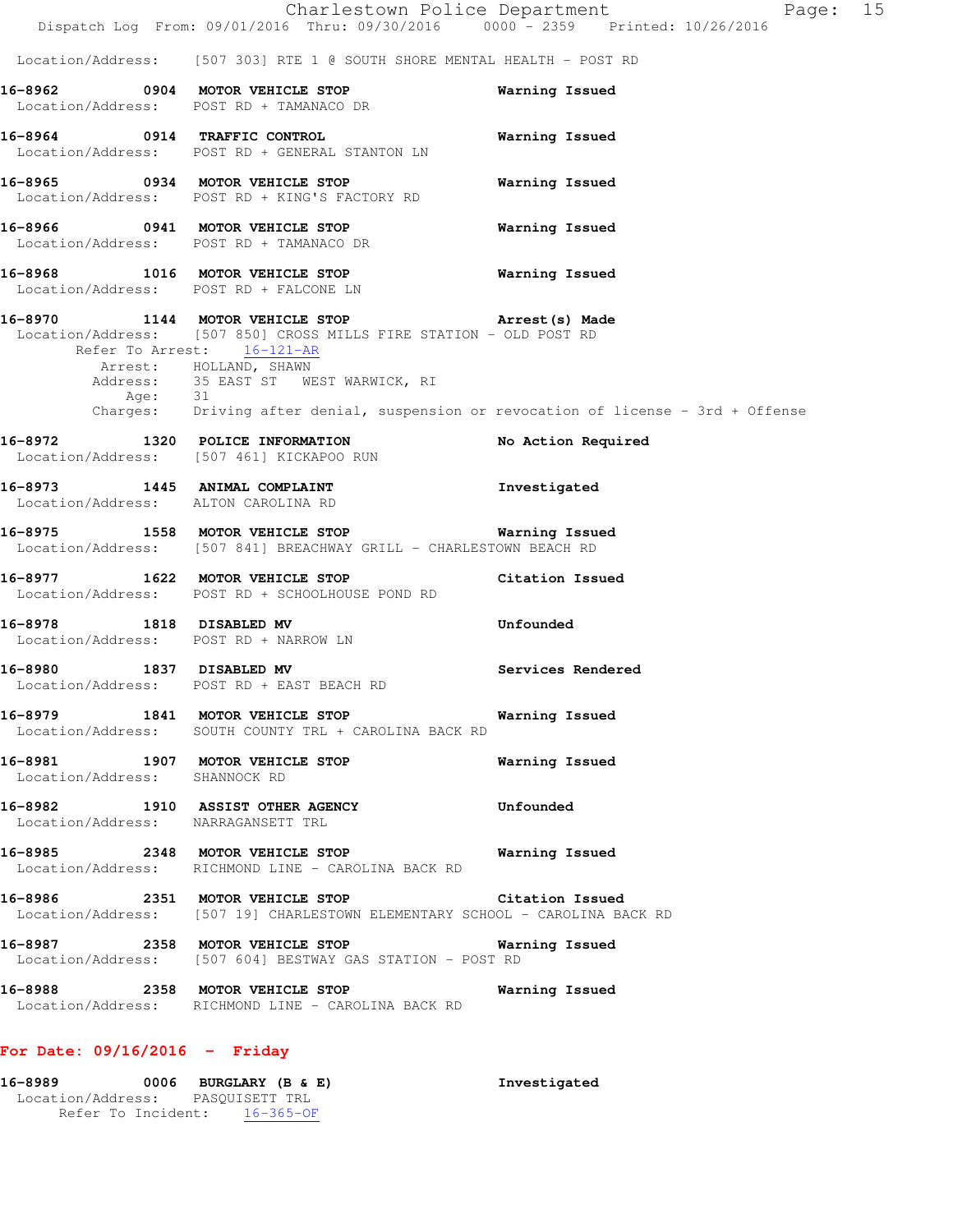| $\mathcal{O}(\mathcal{O}_\mathcal{A})$                             | Dispatch Log From: 09/01/2016 Thru: 09/30/2016 0000 - 2359 Printed: 10/26/2016                                                                                   | Charlestown Police Department | Page: 16 |  |
|--------------------------------------------------------------------|------------------------------------------------------------------------------------------------------------------------------------------------------------------|-------------------------------|----------|--|
|                                                                    | 16-8995 0518 MOTOR VEHICLE STOP Citation Issued<br>Location/Address: POST RD + SCHOOLHOUSE POND RD                                                               |                               |          |  |
|                                                                    | 16-8996 0554 MOTOR VEHICLE STOP<br>Location/Address: POST RD + SCHOOLHOUSE POND RD                                                                               | Citation Issued               |          |  |
|                                                                    | 16-8997 0715 MOTOR VEHICLE STOP 6 Warning Issued<br>Location/Address: [507 258] RTE 1 @ SOUTH KINGSTOWN LINE - POST RD                                           |                               |          |  |
|                                                                    | 16-8998 0726 MOTOR VEHICLE STOP 6 Warning Issued<br>Vicinity of: POST RD + FALCONE LN                                                                            |                               |          |  |
|                                                                    | 16-9000 1129 MOTOR VEHICLE COMPLAINT No Action Required<br>Location/Address: [507 736] OLD POST RD                                                               |                               |          |  |
| Refer To Incident: 16-366-OF                                       | 16-9001 1220 MVA - Minor Changes and Report Taken<br>Location/Address: [507 372] SOUTH SHORE MENTAL HEALTH - OLD POST RD                                         |                               |          |  |
|                                                                    | 16-9002 1349 ALARM, BURGLAR BORT False Alarm Location/Address: KLONDIKE RD                                                                                       |                               |          |  |
|                                                                    | 16-9003 1354 FIRE, OTHER 16-9003<br>Location/Address: [507 83] MEADOW BROOK INN - CAROLINA BACK RD                                                               |                               |          |  |
| Refer To Accident: 16-138-AC                                       | 16-9004 1433 MVA - W/Injury/Fluid/Hazard Report Taken<br>Location/Address: [507 469] OLD MILL DINER - SOUTH COUNTY TRL                                           |                               |          |  |
|                                                                    | 16-9005 1533 MOTOR VEHICLE COMPLAINT<br>Location/Address: LAUREL RD + KLONDIKE RD                                                                                | Investigated                  |          |  |
|                                                                    | 16-9006 1624 TRAFFIC CONTROL<br>Location/Address: SOUTH COUNTY TRL + LAURI DR                                                                                    | Warning Issued                |          |  |
| Location/Address: SOUTH NIANTIC DR<br>Refer To Incident: 16-367-OF | 16-9007 1654 BURGLARY (B & E) Report Taken                                                                                                                       |                               |          |  |
|                                                                    | 16-9008 1656 MOTOR VEHICLE STOP<br>Location/Address: POST RD + KING'S FACTORY RD                                                                                 | Warning Issued                |          |  |
| Location/Address: WEST CASTLE WAY                                  | 16-9010 1819 ASSIST OTHER AGENCY                                                                                                                                 | Services Rendered             |          |  |
|                                                                    | 16-9011 1849 MOTOR VEHICLE STOP <b>Warning Issued</b><br>Location/Address: [507 284] RTE 91 @ RICHMOND LINE - ALTON CAROLINA RD                                  |                               |          |  |
|                                                                    | 16-9012 1850 SUSPICIOUS ACTIVITY/VEHICLE Investigated<br>Location/Address: [507 26] CHARLESTOWN BREACHWAY - CHARLESTOWN BEACH RD<br>Refer To Incident: 16-378-OF |                               |          |  |
| Refer To Incident: 16-368-OF                                       | 16-9013 1910 SUSPICIOUS ACTIVITY/VEHICLE Report Taken<br>Location/Address: [507 235] NINIGRET INN - PROSSER TRL                                                  |                               |          |  |
| Location/Address: BISCUIT CITY RD                                  | 16-9014 2034 POLICE INFORMATION No Action Required                                                                                                               |                               |          |  |
| Location/Address: AUBURN DR<br>Refer To Incident: 16-369-OF        | 16-9015 2103 DOMESTIC/Assault/Diso/Other Investigated                                                                                                            |                               |          |  |
|                                                                    | 16-9016 2146 ASSIST OTHER POLICE DEPT No Action Required<br>Location/Address: [507 200] RTE 1 @ PACKAGE STORE - POST RD                                          |                               |          |  |
| 16-9017 2159 OFFICER WANTED<br>Location/Address: AUBURN DR         |                                                                                                                                                                  | Investigated                  |          |  |
| 16-9018 2341 OFFICER WANTED<br>Location/Address: AUBURN DR         |                                                                                                                                                                  | Could Not Locate              |          |  |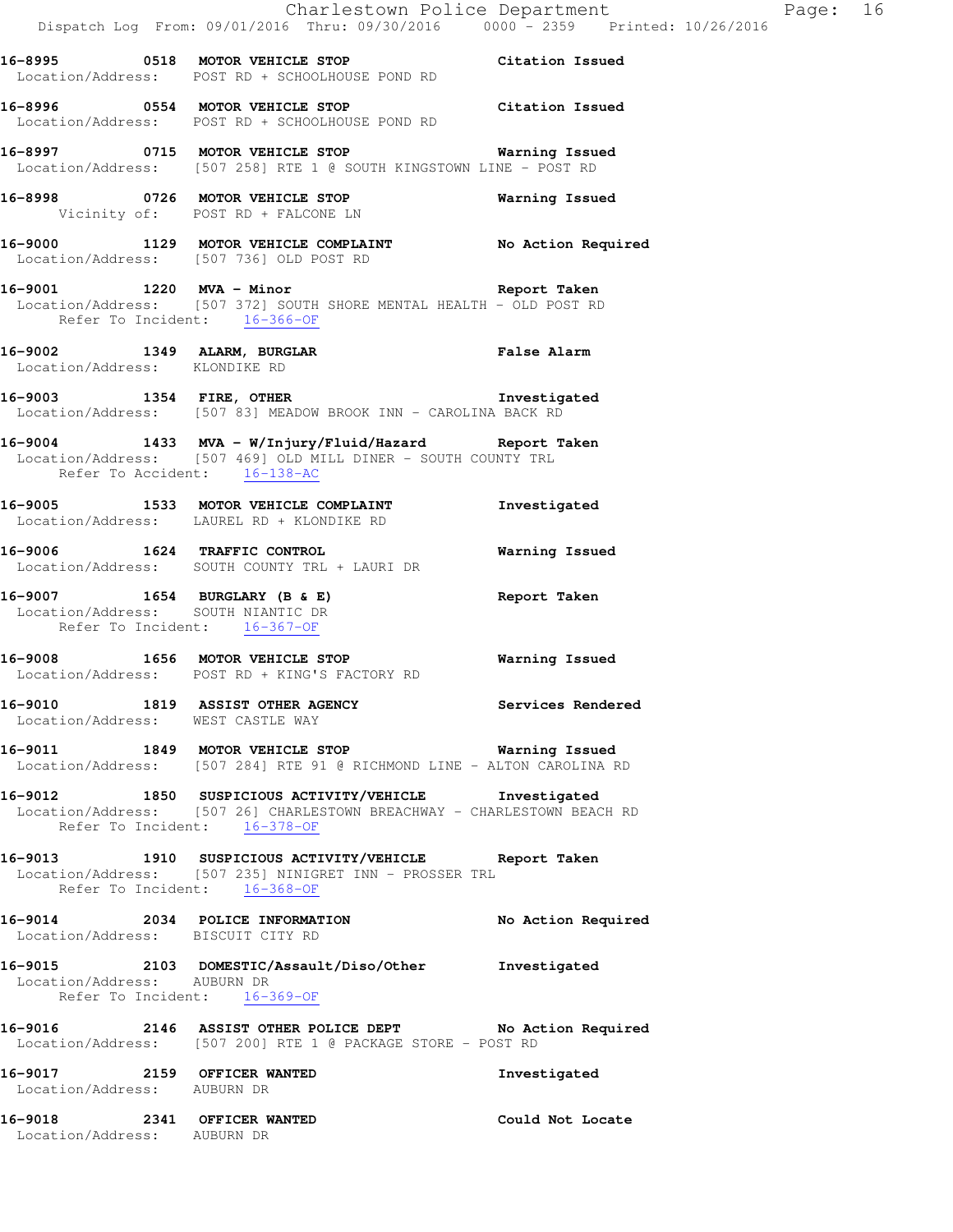# **For Date: 09/17/2016 - Saturday**

|                                                     |           | 16-9019 0030 ANIMAL COMPLAINT<br>Location/Address: CAROLINA BACK RD                                                                                                                                                                            | Investigated          |
|-----------------------------------------------------|-----------|------------------------------------------------------------------------------------------------------------------------------------------------------------------------------------------------------------------------------------------------|-----------------------|
| Location/Address: EAST BAYVIEW RD                   |           | 16-9020 0036 DISTURBANCE/Music/Noise Peace Restored                                                                                                                                                                                            |                       |
|                                                     |           | Location/Address: POST RD + SCHOOLHOUSE POND RD                                                                                                                                                                                                |                       |
|                                                     |           | 16-9031 0533 MOTOR VEHICLE STOP<br>Location/Address: POST RD + GENERAL STANTON LN                                                                                                                                                              | Warning Issued        |
|                                                     |           | 16-9032 0543 COMPLAINT<br>Location/Address: CHARLESTOWN BEACH RD                                                                                                                                                                               | Could Not Locate      |
|                                                     |           | 16-9034 0902 TRAFFIC CONTROL<br>Location/Address: MATUNUCK SCHOOLHOUSE RD + OLD POST RD                                                                                                                                                        | No Action Required    |
| 16-9037 1227 LARCENY<br>Location/Address: NARROW LN |           |                                                                                                                                                                                                                                                | Investigated          |
| Location/Address: EAST BEACH RD                     |           | 16-9038 1255 POLICE INFORMATION<br>Refer To Incident: 16-370-OF                                                                                                                                                                                | Report Taken          |
| Location/Address: MURATORE LN                       |           | 16-9040 1355 ASSIST OTHER POLICE DEPT Could Not Locate                                                                                                                                                                                         |                       |
| Refer To Incident: 16-371-OF                        |           | 16-9041 1432 BURGLARY (B & E) Report Taken<br>Location/Address: [507 256] D&L LOBSTER EXPRESS - ROSS HILL RD                                                                                                                                   |                       |
|                                                     |           | 16-9042 1553 MOTOR VEHICLE STOP<br>Location/Address: POST RD + SOUTH COUNTY TRL                                                                                                                                                                | <b>Warning Issued</b> |
|                                                     |           | 16-9044 1709 FOLLOW-UP INVESTIGATION Investigated<br>Location/Address: SOUTH NIANTIC DR                                                                                                                                                        |                       |
| Location/Address: OLD MILL RD                       |           | 16-9045 1735 ALARM, FIRE                                                                                                                                                                                                                       | <b>False Alarm</b>    |
|                                                     |           | 16-9047 1813 DISABLED MV<br>Location/Address: POST RD + KING'S FACTORY RD                                                                                                                                                                      | Investigated          |
|                                                     |           | 16-9048 1850 MOTOR VEHICLE STOP <b>16-9048</b> Warning Issued<br>Location/Address: [507 279] RTE 2 @ CHARLESTOWN TOWN HALL - SOUTH COUNTY TRL                                                                                                  |                       |
| 16-9049                                             |           | 1914 FIREWORKS/Possession/Use/Other Investigated<br>Location/Address: [507 76] DOWNEY WEAVER POST - WHIPPLE DR                                                                                                                                 |                       |
| 16-9050<br>Location/Address: AUBURN DR              | Age: $51$ | 1952 FOLLOW-UP INVESTIGATION<br>Refer To Arrest: 16-122-AR<br>Arrest: MAGLIO, RAYMOND R JR<br>Address: 44 AUBURN DR CHARLESTOWN, RI<br>Charges: DOMESTIC-SIMPLE ASSAULT/BATTERY<br>DOMESTIC-DISORDERLY CONDUCT<br>Refer To Incident: 16-369-OF | Arrest(s) Made        |
|                                                     |           | 16-9051 2011 ASSIST OTHER POLICE DEPT<br>Vicinity of: SOUTH COUNTY TRL + NARROW LN                                                                                                                                                             | Services Rendered     |
| 16-9052<br>Location/Address: SHANNOCK RD            |           | 2111 DISTURBANCE/Music/Noise                                                                                                                                                                                                                   | Investigated          |
| 16-9056                                             |           | 2327 SUSPICIOUS ACTIVITY/VEHICLE                                                                                                                                                                                                               | Investigated          |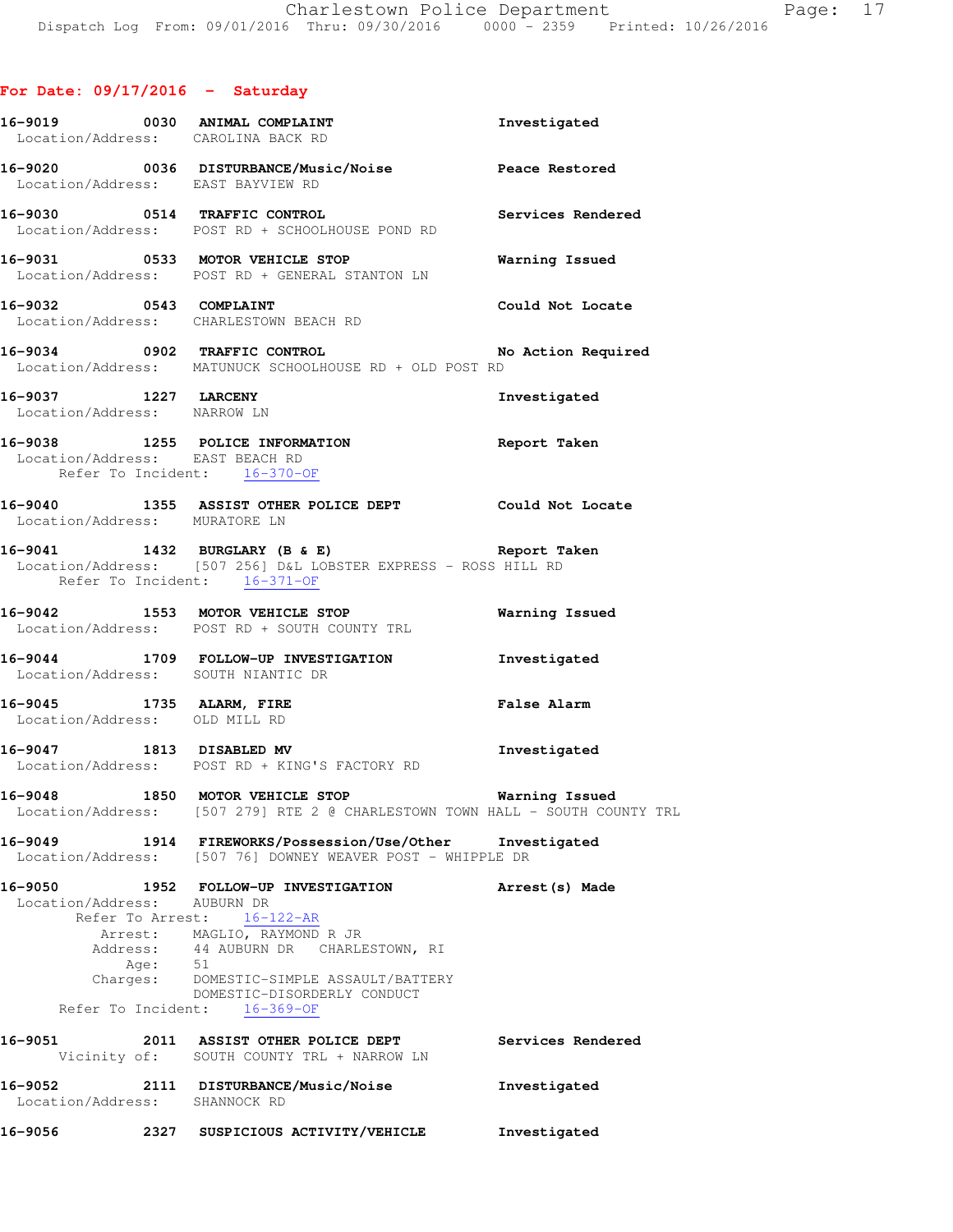Location/Address: [507 45] RIPPY'S LIQUOR MART - SOUTH COUNTY TRL

**16-9057 2328 SUSPICIOUS ACTIVITY/VEHICLE Investigated**  Location/Address: [507 45] RIPPY'S LIQUOR MART - SOUTH COUNTY TRL

**16-9058 2336 MOTOR VEHICLE STOP Warning Issued**  Location/Address: BOTKA DR

#### **For Date: 09/18/2016 - Sunday**

- **16-9072 0251 WELL BEING CHECK Investigated**  Location/Address: CROSSPATCH RD
- **16-9073 0322 SUSPICIOUS ACTIVITY/VEHICLE Investigated**  Location/Address: [507 200] POST RD + KING'S FACTORY RD
- **16-9074 0524 TRAFFIC CONTROL Services Rendered**  Location/Address: POST RD + GENERAL STANTON LN **16-9077 0900 SUSPICIOUS ACTIVITY/VEHICLE Investigated**
- Location/Address: PASQUISETT TRL
- **16-9079 1153 SUSPICIOUS ACTIVITY/VEHICLE Investigated**  Location/Address: FOXTROT DR
- **16-9081 1337 MOTOR VEHICLE COMPLAINT Could Not Locate**  Location/Address: CAROLINA BACK RD
- **16-9082 1656 SUSPICIOUS ACTIVITY/VEHICLE Services Rendered**  Location/Address: NARRAGANSETT TRL
- **16-9083 1730 MVA Minor Report Taken**  Location/Address: [507 233] NORDIC LODGE - EAST PASQUISETT TRL Refer To Accident: 16-139-AC
- **16-9084 1759 Boating Assistance Services Rendered**  Location/Address: [507 337] WATCHAUG POND - SANCTUARY RD
- **16-9085 1911 SUSPICIOUS ACTIVITY/VEHICLE Investigated**  Location/Address: [507 20] NINIGRET PARK - PARK LN
- **16-9086 1946 SUSPICIOUS ACTIVITY/VEHICLE Services Rendered**  Location/Address: [507 31] BLUE SHUTTERS BEACH - EAST BEACH RD
- **16-9087 2105 MOTOR VEHICLE STOP Warning Issued**  Location/Address: [507 260] RTE 1 @ GENERAL STANTON - POST RD
- **16-9088 2120 PSYCHOLOGICAL EMERGENCY Transported to Hospital**  Location/Address: TAUTOG LN
- **16-9095 2355 MOTOR VEHICLE STOP Warning Issued**  Location/Address: [507 29] ARROWHEAD DENTAL - SOUTH COUNTY TRL

#### **For Date: 09/19/2016 - Monday**

- **16-9098 0026 MOTOR VEHICLE STOP Warning Issued**  Location/Address: [507 303] RTE 1 @ SOUTH SHORE MENTAL HEALTH - POST RD **16-9099 0029 MOTOR VEHICLE STOP Warning Issued**  Location/Address: [507 258] RTE 1 @ SOUTH KINGSTOWN LINE - POST RD
- **16-9100 0102 MOTOR VEHICLE STOP No Action Required**  Location/Address: [507 100] RTE 1 @ FIORES - POST RD
- **16-9116 0511 MOTOR VEHICLE STOP Warning Issued**  Location/Address: [507 100] RTE 1 @ FIORES - POST RD

**16-9117 0537 MOTOR VEHICLE STOP Warning Issued**  Location/Address: POST RD + SCHOOLHOUSE POND RD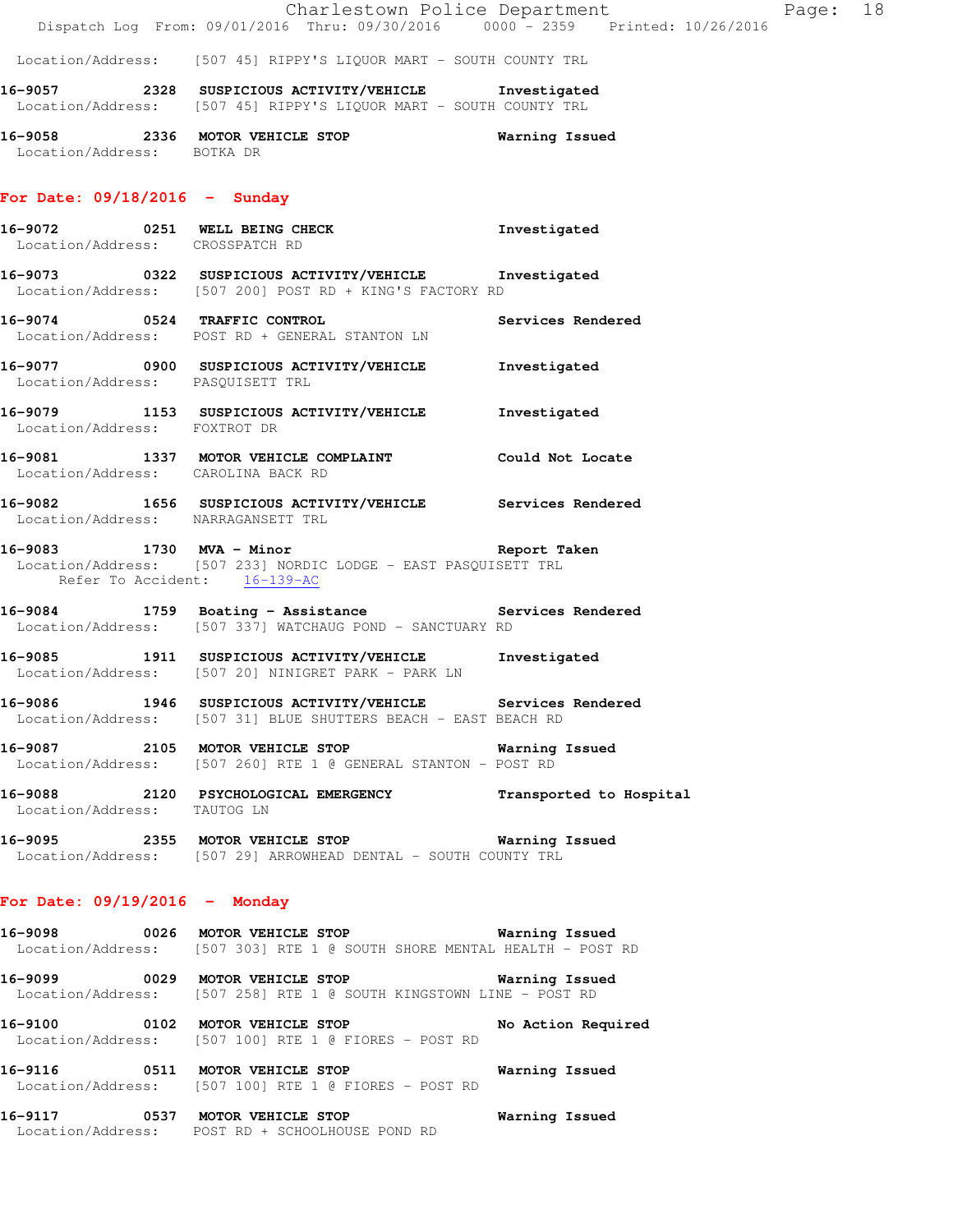**16-9120 1010 POLICE INFORMATION Services Rendered**  Location/Address: BOTKA DR **16-9122 1509 TRAFFIC CONTROL Services Rendered**  Location/Address: [507 19] CHARLESTOWN ELEMENTARY SCHOOL - CAROLINA BACK RD **16-9123 1541 FOLLOW-UP INVESTIGATION No Action Required**  Location/Address: [507 256] D&L LOBSTER EXPRESS - ROSS HILL RD **16-9124 1707 TRAFFIC CONTROL No Action Required**  Location/Address: POST RD + KING'S FACTORY RD **16-9125 1725 MOTOR VEHICLE STOP Warning Issued**  Location/Address: [507 276] RTE 2 @ RICHMOND LINE - SOUTH COUNTY TRL **16-9126 1745 SUSPICIOUS ACTIVITY/VEHICLE Investigated**  Location/Address: LIISA DR **16-9127 1837 DISABLED MV Services Rendered**  Location/Address: [507 261] RTE 1 @ STATE GARAGE - POST RD **16-9129 2021 MOTOR VEHICLE STOP Citation Issued**  Location/Address: POST RD + SOUTH COUNTY TRL **16-9130 2206 BURGLARY (B & E) Building Checked/Secured**  Location/Address: OLD COACH RD **For Date: 09/20/2016 - Tuesday 16-9139 0523 ALARM, BURGLAR False Alarm**  Location/Address: [507 38] CHARLESTOWN POST OFFICE - OLD POST RD **16-9140 0531 TRAFFIC CONTROL No Action Required**  Location/Address: POST RD + FALCONE LN **16-9141 0541 ROAD HAZARD/OBSTRUCTION Services Rendered**  Location/Address: [507 471] SHELTER HARBOR GOLF MAINTANANCE FACILITY - ROSS HILL RD **16-9145 0924 MOTOR VEHICLE STOP Warning Issued**  Vicinity of: [507 374] SAINT MARYS CHURCH - CAROLINA BACK RD **16-9148 1104 ALARM, BURGLAR False Alarm**  Location/Address: [507 404] SOUTH COUNTY TRL **16-9149 1113 WELL BEING CHECK Could Not Locate**  Location/Address: FOXTROT DR **16-9151 1143 FOLLOW-UP INVESTIGATION No Action Required**  Location/Address: [507 38] CHARLESTOWN POST OFFICE - OLD POST RD **16-9152 1411 FOUND/LOST PROPERTY Investigated**  Location/Address: [507 37] CHARLESTOWN WINE AND SPIRITS - OLD POST RD **16-9153 1507 FIRE, OTHER Investigated**  Location/Address: BURDICKVILLE RD **16-9154 1513 ASSIST CITIZEN Investigated**  Location/Address: [507 642] CHARLESTOWN POLICE DEPARTMENT - OLD POST RD Refer To Incident: 16-372-OF

**16-9156 1525 MOTOR VEHICLE COMPLAINT Investigated**  Location/Address: CHARLES AVE **16-9158 1712 DISABLED MV Could Not Locate** 

Location/Address: POST RD + EAST BEACH RD

**16-9159 1814 ASSIST OTHER TOWN DEPT Services Rendered**  Location/Address: SCAPA FLOW RD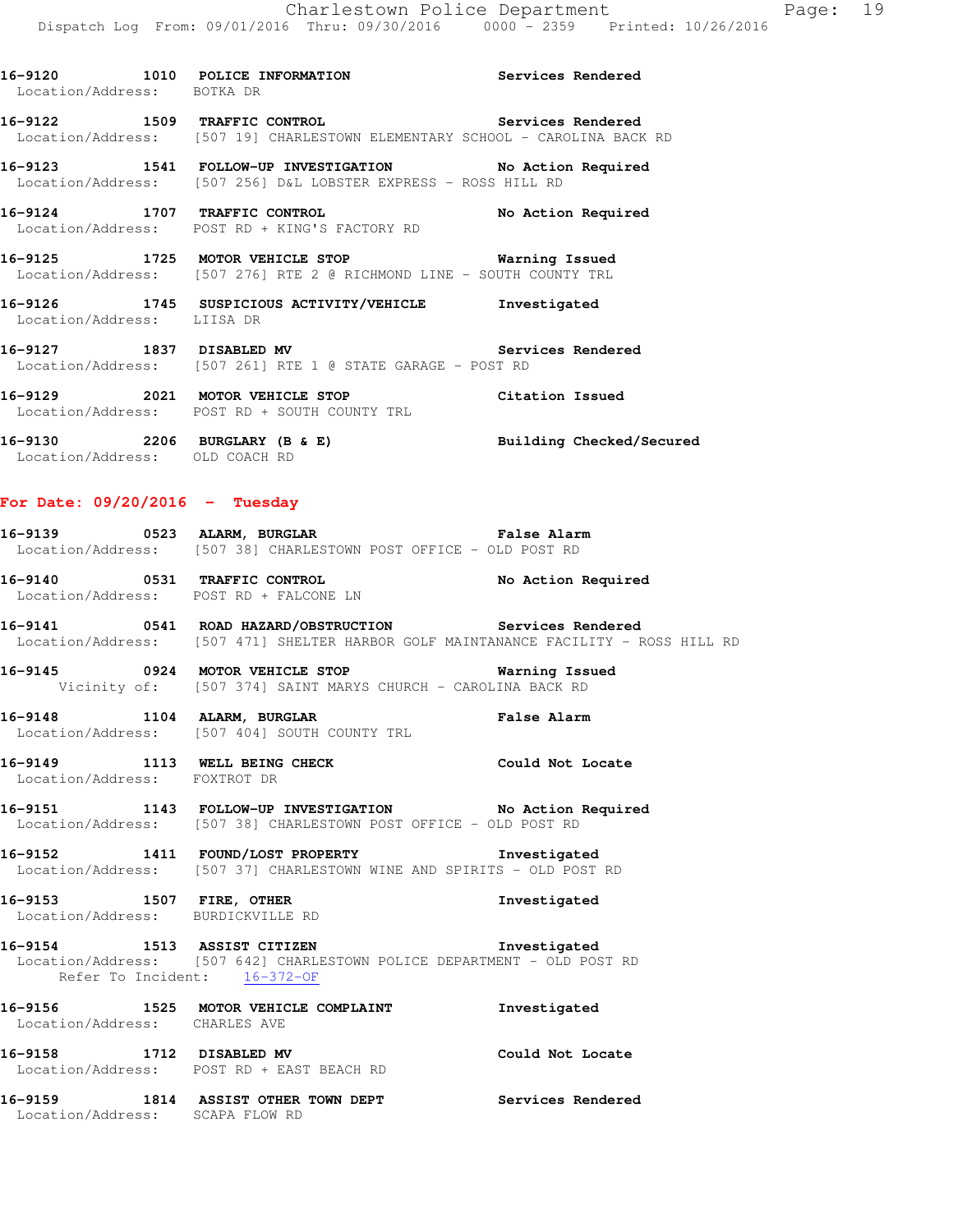| 16-9165<br>2333 | MOTOR VEHICLE STOP<br>Location/Address: POST RD + TAMANACO DR         | Warning Issued |
|-----------------|-----------------------------------------------------------------------|----------------|
| 16-9166<br>2342 | MOTOR VEHICLE STOP<br>Location/Address: POST RD + SCHOOLHOUSE POND RD | Warning Issued |
| 16-9167<br>2353 | MOTOR VEHICLE STOP<br>Location/Address: POST RD + KING'S FACTORY RD   | Warning Issued |
| 16-9168<br>2355 | MOTOR VEHICLE STOP<br>Location/Address: POST RD + TAMANACO DR         | Warning Issued |

#### **For Date: 09/21/2016 - Wednesday**

| 16-9169           |                   | 0006 MOTOR VEHICLE STOP                         | Arrest (s) Made    |  |
|-------------------|-------------------|-------------------------------------------------|--------------------|--|
|                   |                   | Location/Address: POST RD + SCHOOLHOUSE POND RD |                    |  |
|                   | Refer To Summons: | $16 - 123 - AR$                                 |                    |  |
|                   |                   | Summons: SLATTERY, MICHAEL CLYMER               |                    |  |
|                   |                   | Address: 853 BAILEY RD CRAGFORD, AL             |                    |  |
|                   | Age:              | 58                                              |                    |  |
|                   | Charges:          | Driving with Expired License - 1st Offense      |                    |  |
| 16-9171           | 0121              | MOTOR VEHICLE STOP                              | No Action Required |  |
| Location/Address: |                   | SOUTH COUNTY TRL                                |                    |  |
| 16-9181           | 0237              | MOTOR VEHICLE STOP                              | Citation Issued    |  |
|                   |                   | Location/Address: ALTON CAROLINA RD             |                    |  |

**16-9188 0512 MOTOR VEHICLE STOP Citation Issued**  Location/Address: POST RD + GENERAL STANTON LN

**16-9189 0542 MOTOR VEHICLE STOP Citation Issued**  Location/Address: [507 28] SIMPLE PEASURES - SOUTH COUNTY TRL

**16-9190 0612 MOTOR VEHICLE STOP Warning Issued**  Location/Address: POST RD + KING'S FACTORY RD

**16-9191 0621 MOTOR VEHICLE STOP Warning Issued**  Location/Address: POST RD + SCHOOLHOUSE POND RD

**16-9194 1315 FOLLOW-UP INVESTIGATION Investigated**  Location/Address: OLD POST RD Refer To Incident: 16-373-OF

**16-9195 1336 ALARM, FIRE False Alarm**  Location/Address: BLUEBERRY LN

**16-9197 1525 SUSPICIOUS ACTIVITY/VEHICLE Unfounded**  Location/Address: [507 807] SKAGERRAK RD

**16-9198 1528 MOTOR VEHICLE STOP Citation Issued**  Location/Address: POST RD + EAST BEACH RD

**16-9199 1545 MOTOR VEHICLE STOP Warning Issued**  Location/Address: [507 278] RTE 2 @ RIPPY'S MARKET - SOUTH COUNTY TRL

**16-9201 1727 DISABLED MV Services Rendered**  Location/Address: KING'S FACTORY RD **16-9203 1855 ANIMAL COMPLAINT Report Taken**  Location/Address: KINGSLAND CT Refer To Incident: 16-374-OF

**16-9204 2013 OFFICER WANTED Arrest(s) Made**  Location/Address: BLUEBERRY LN Refer To Arrest: 16-124-AR Arrest: OLSON, TAYLOR J Address: 210 NARROW LN CHARLESTOWN, RI Age: 39 Charges: WILLFUL TRESPASS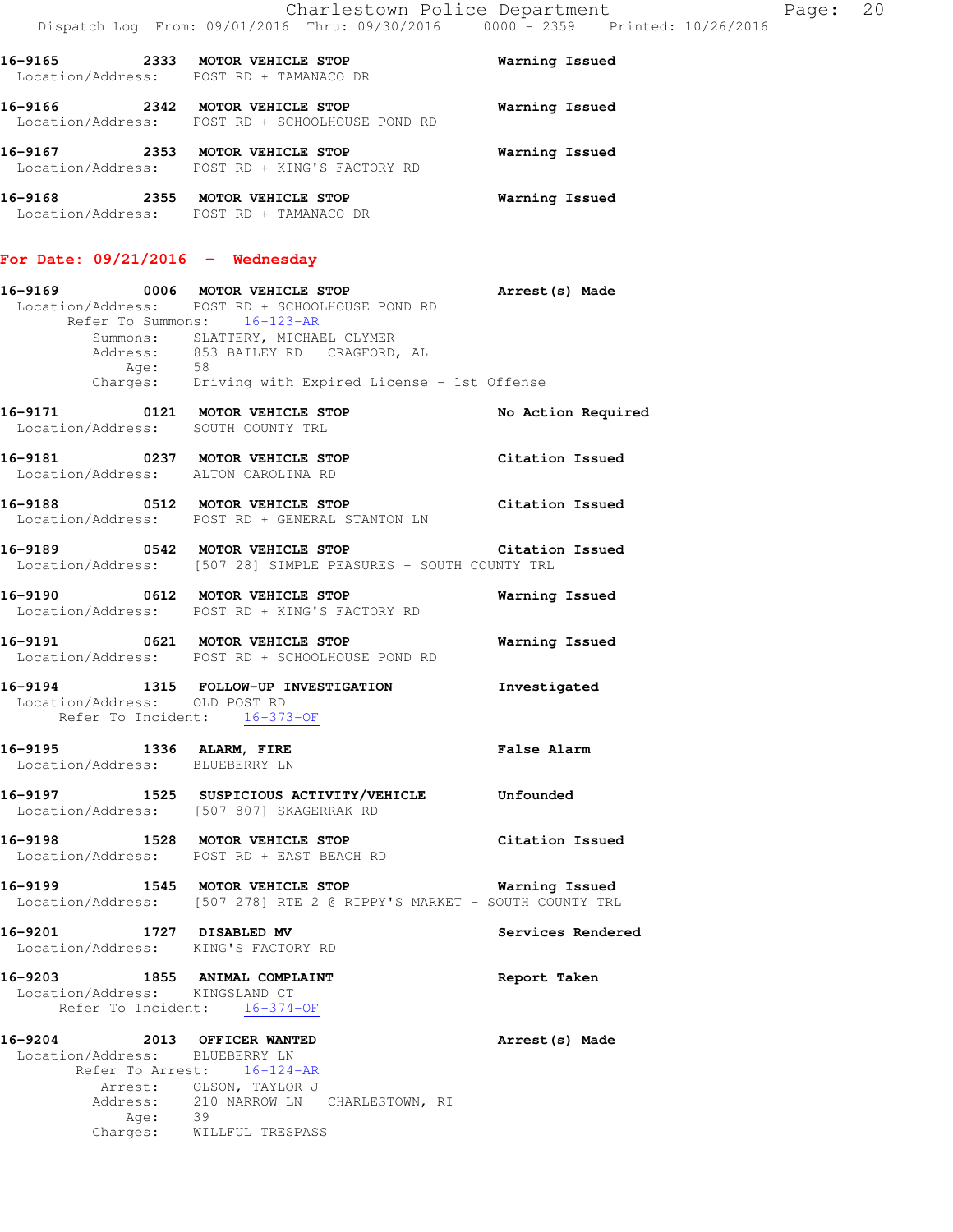| 16-9205<br>Location/Address: NARROW LN | 2106 | <b>TRANSPORT</b>                                                           | Services Rendered  |
|----------------------------------------|------|----------------------------------------------------------------------------|--------------------|
| 16-9206<br>2248<br>Location/Address:   |      | <b>ALARM, BURGLAR</b><br>SOUTH ARNOLDA RD                                  | <b>False Alarm</b> |
| 16-9207                                |      | 2310 MOTOR VEHICLE STOP<br>Location/Address: POST RD + GENERAL STANTON LN  | Warning Issued     |
| 16-9208                                |      | 2317 MOTOR VEHICLE STOP<br>Location/Address: POST RD + SCHOOLHOUSE POND RD | Warning Issued     |
| 16-9209                                |      | 2334 MOTOR VEHICLE STOP<br>Location/Address: POST RD + NARROW LN           | Warning Issued     |
| 16-9212                                |      | 2348 MOTOR VEHICLE STOP<br>Location/Address: POST RD + TAMANACO DR         | Warning Issued     |

### **For Date: 09/22/2016 - Thursday**

| 16-9216 |                              | 0019 MOTOR VEHICLE STOP                                                                                                       | Arrest(s) Made           |
|---------|------------------------------|-------------------------------------------------------------------------------------------------------------------------------|--------------------------|
|         |                              | Location/Address: POST RD + WILDFLOWER RD                                                                                     |                          |
|         |                              | Refer To Summons: 16-125-AR                                                                                                   |                          |
|         |                              | Summons: ROBBERSON, DEREK R<br>Address: 326 HENRY BROWN RD WEST GREENWICH, RI                                                 |                          |
|         |                              | Age: 24<br>Charges: Driving after denial, suspension or revocation of license - 2nd Offense                                   |                          |
|         |                              |                                                                                                                               |                          |
|         |                              | 16-9217 0227 OFFICER WANTED                                                                                                   | Arrest (s) Made          |
|         |                              | Location/Address: WEST BEACH RD                                                                                               |                          |
|         |                              | Refer To Arrest: 16-126-AR                                                                                                    |                          |
|         |                              | Arrest: GARDINER, ELIZABETH A<br>Address: 43 HIGHLAND AVE WESTERLY, RI                                                        |                          |
|         |                              | Age: 54<br>Charges: DOMESTIC-SIMPLE ASSAULT/BATTERY                                                                           |                          |
|         |                              |                                                                                                                               |                          |
|         |                              | VIOLATION FOREIGN PROTECTIVE ORDER<br>DOMESTIC-DISORDERLY CONDUCT                                                             |                          |
|         |                              |                                                                                                                               |                          |
|         |                              | 16-9219 0601 MVA - Minor                                                                                                      | Investigated             |
|         |                              | Location/Address: CAROLINA BACK RD + ALTON CAROLINA RD<br>Refer To Incident: 16-375-OF                                        |                          |
|         |                              |                                                                                                                               |                          |
|         |                              | 16-9220 0802 ALARM, BURGLAR                                                                                                   | Building Checked/Secured |
|         | Location/Address: FALCONE LN |                                                                                                                               |                          |
|         |                              | 16-9222 0816 ASSIST OTHER AGENCY                                                                                              | Investigated             |
|         | Location/Address: CENTER ST  |                                                                                                                               |                          |
|         |                              | 16-9223 0919 TRANSPORT                                                                                                        | Taken/Refered to Other A |
|         |                              | Location/Address: [507 642] CHARLESTOWN POLICE DEPARTMENT - OLD POST RD                                                       |                          |
|         |                              |                                                                                                                               | Report Taken             |
|         |                              | 16-9227 1308 BURGLARY (B & E)<br>Location/Address: SKAGERRAK RD                                                               |                          |
|         |                              | Refer To Incident: 16-376-OF                                                                                                  |                          |
|         |                              |                                                                                                                               |                          |
|         |                              | 16-9228 1533 ASSIST OTHER AGENCY Services Rendered<br>Location/Address: [507 642] CHARLESTOWN POLICE DEPARTMENT - OLD POST RD |                          |
|         |                              | 16-9229 1557 MOTOR VEHICLE STOP                                                                                               | Warning Issued           |
|         |                              | Location/Address: BLACK POND RD + ARBUTUS TRL                                                                                 |                          |
| 16-9231 |                              | 1723 MOTOR VEHICLE STOP                                                                                                       | Warning Issued           |
|         |                              | Location/Address: [507 100] RTE 1 @ FIORES - POST RD                                                                          |                          |
|         |                              | 16-9232 1742 MOTOR VEHICLE STOP 6 Warning Issued                                                                              |                          |
|         |                              | Vicinity of: [507 252] GENERAL STANTON INN - OLD POST RD                                                                      |                          |
|         |                              | 16-9233 1826 ALARM, BURGLAR                                                                                                   |                          |
|         |                              | Location/Address: [507 740] SUNDALE WAY                                                                                       | Building Checked/Secured |
|         |                              |                                                                                                                               |                          |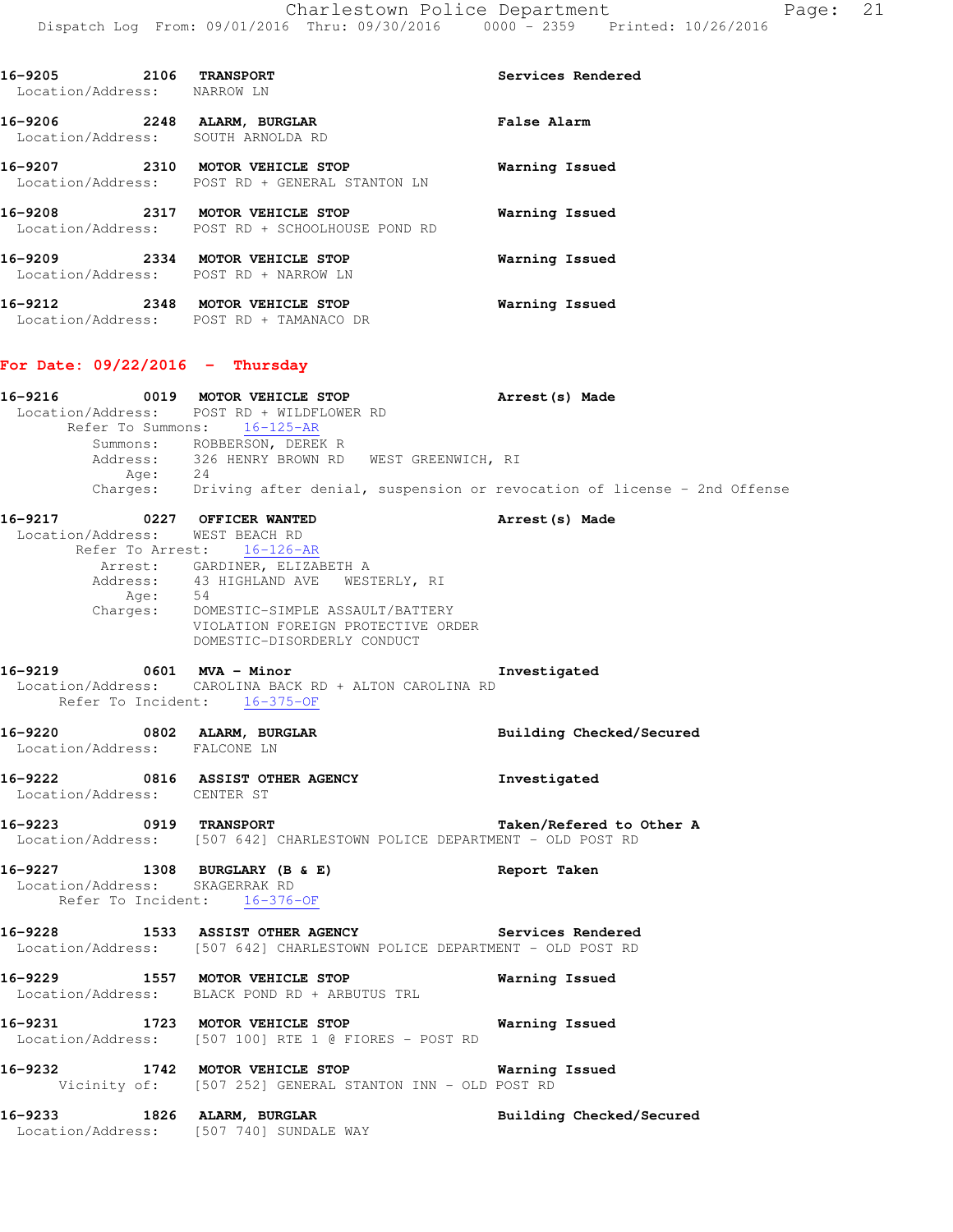**16-9234 1911 TRAFFIC CONTROL No Action Required**  Location/Address: [507 260] RTE 1 @ GENERAL STANTON - POST RD

**16-9235 1921 ANIMAL COMPLAINT Could Not Locate**  Location/Address: OLD SHANNOCK RD

**16-9236 1941 DISABLED MV Investigated**  Location/Address: [507 302] RTE 1A @ SOUTH SHORE MENTAL HEALTH - OLD POST RD

**16-9237 2050 WELL BEING CHECK Investigated**  Location/Address: WEST BEACH RD

**16-9238 2349 MOTOR VEHICLE STOP Warning Issued**  Location/Address: NARROW LN + MOHAWK TRL

#### **For Date: 09/23/2016 - Friday**

| 16-9250 | 0049 | DOMESTIC/Assault/Diso/Other<br>Location/Address: CAROLINA BACK RD<br>Refer To Incident: 16-379-OF | Investigated       |  |
|---------|------|---------------------------------------------------------------------------------------------------|--------------------|--|
| 16-9251 | 0115 | OFFICER WANTED<br>Location/Address: [507 416] MOHEGAN RD                                          | Investigated       |  |
| 16-9259 | 0300 | ALARM, BURGLAR                                                                                    | <b>False Alarm</b> |  |

 Location/Address: [507 405] SOUTH COUNTY TRL **16-9260 0305 ROAD HAZARD/OBSTRUCTION Building Checked/Secured** 

Location/Address: OLD SHANNOCK RD + CAROLINA BACK RD

**16-9266 0520 MOTOR VEHICLE STOP Citation Issued**  Location/Address: POST RD + CROSS MILLS RD

**16-9267 0537 MOTOR VEHICLE STOP Warning Issued**  Location/Address: POST RD + GENERAL STANTON LN

**16-9268 0547 MOTOR VEHICLE STOP Warning Issued**  Location/Address: MATUNUCK SCHOOLHOUSE RD + NARROW LN

**16-9271 0726 DISABLED MV Unfounded**  Location/Address: MILE MARKER 11.2 - POST RD

**16-9273 0813 TRAFFIC CONTROL No Action Required**  Location/Address: [507 19] CHARLESTOWN ELEMENTARY SCHOOL - CAROLINA BACK RD

**16-9275 0848 TRANSPORT Arrest(s) Made**  Location/Address: [507 642] CHARLESTOWN POLICE DEPARTMENT - OLD POST RD

**16-9276 0857 ASSIST OTHER TOWN DEPT Services Rendered**  Location/Address: [507 19] CHARLESTOWN ELEMENTARY SCHOOL - CAROLINA BACK RD

**16-9277 0927 ANNOYING PHONE CALLS Investigated**  Location/Address: TOCKWOTTEN COVE RD

**16-9278 0929 THREATS No Action Required**  Location/Address: HOWARD DR

**16-9281 1042 MOTOR VEHICLE COMPLAINT Unfounded**  Location/Address: [507 287] RTE 112 @ CHARLESTOWN ELEMENTARY SCHOOL - CAROLINA BACK RD

**16-9284 1335 MVA - Minor Report Taken**  Location/Address: [507 542] GROUP HOME STATE OF RHODE ISLAND - SOUTH COUNTY TRL Refer To Accident: 16-140-AC

**16-9286 1354 ASSIST CITIZEN Services Rendered**  Location/Address: CHARLESTOWN BEACH RD

**16-9287 1502 JUVENILE OFFENSES Investigated**  Location/Address: ALTON CAROLINA RD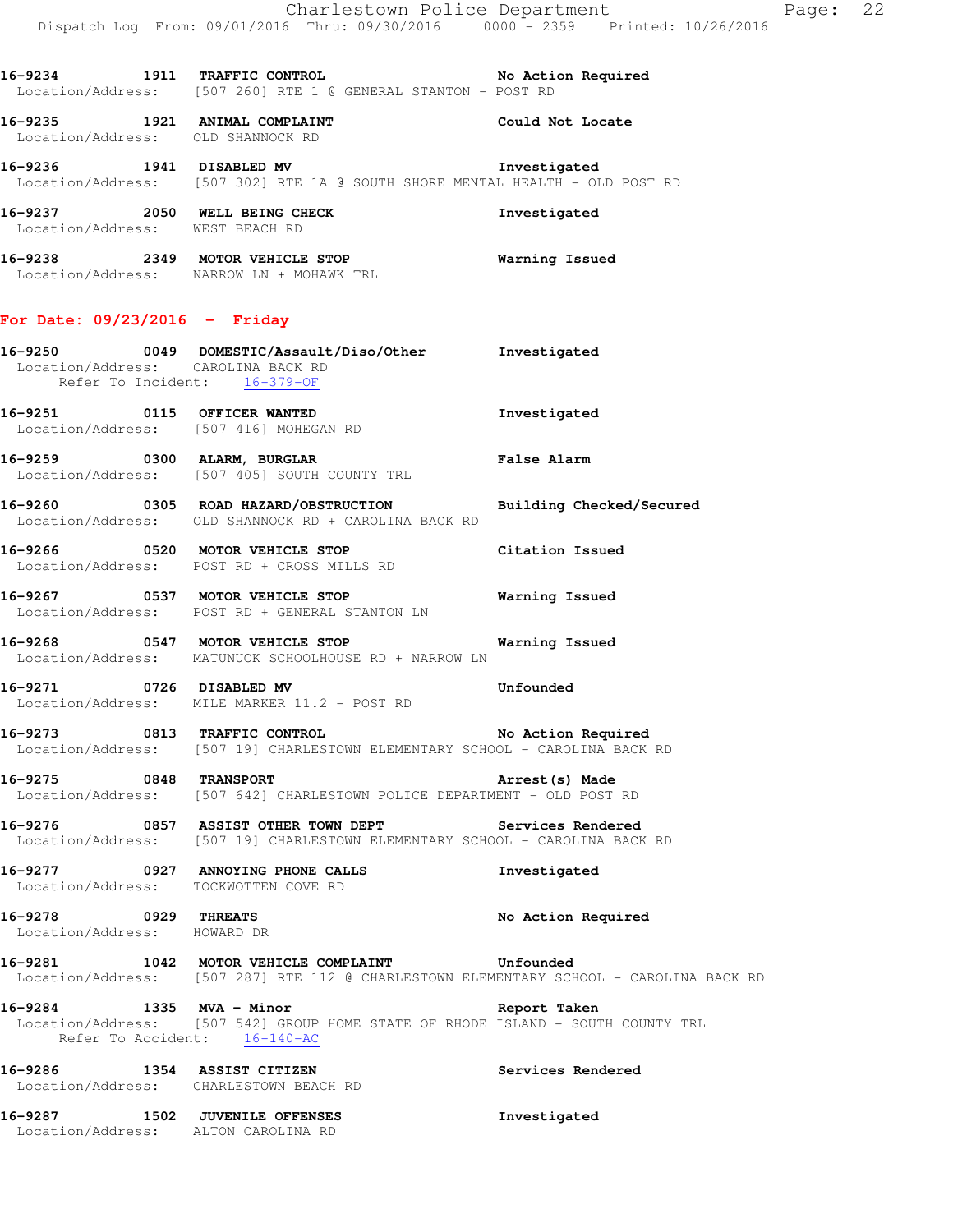**16-9288 1515 ALARM, BURGLAR False Alarm**  Location/Address: [507 502] WEST BEACH RD **16-9290 1544 TRAFFIC CONTROL Services Rendered**  Location/Address: SOUTH COUNTY TRL + CAROLINA BACK RD **16-9294 1931 MVA - Minor Report Taken**  Location/Address: POST RD + SCHOOLHOUSE POND RD Refer To Accident: 16-141-AC **16-9295 1944 DISABLED MV Services Rendered**  Location/Address: POST RD + SOUTH COUNTY TRL **For Date: 09/24/2016 - Saturday**

**16-9309 0018 DISTURBANCE/Music/Noise Peace Restored**  Location/Address: WEST BEACH RD

**16-9311 0055 MOTOR VEHICLE STOP Warning Issued**  Location/Address: POST RD + SCHOOLHOUSE POND RD

**16-9312 0103 MOTOR VEHICLE STOP Warning Issued**  Location/Address: [507 36] CHARLESTOWN MINI-SUPER - OLD POST RD

**16-9314 0149 MOTOR VEHICLE STOP No Action Required**  Location/Address: POST RD + ROSS HILL RD

**16-9320 0450 TRAFFIC CONTROL Services Rendered**  Location/Address: POST RD + GENERAL STANTON LN

**16-9323 0948 ALARM, BURGLAR Investigated**  Location/Address: [507 76] DOWNEY WEAVER POST - WHIPPLE DR

**16-9326 1052 ANIMAL COMPLAINT Services Rendered**  Location/Address: POST RD + NARROW LN

**16-9328 1118 ANNOYING PHONE CALLS Investigated**  Location/Address: BOTKA DR

**16-9329 1155 MVA - Minor Investigated**  Location/Address: [507 376] SAINT JAMES CHURCH - MATUNUCK SCHOOLHOUSE RD

**16-9333 1236 ANIMAL COMPLAINT Services Rendered**  Location/Address: \*\*\*UNKNOWN\*\*\*

**16-9330 1237 ESCORT Services Rendered**  Location/Address: [507 79] ECKEL INSURANCE INC - OLD POST RD

**16-9331 1239 ASSIST OTHER POLICE DEPT Services Rendered**  Location/Address: POST RD + WARREN RD

**16-9334 1400 MOTOR VEHICLE STOP Warning Issued**  Location/Address: POST RD + PROSSER TRL

**16-9335 1513 MOTOR VEHICLE STOP Arrest(s) Made**  Location/Address: POST RD + LAKESIDE DR Refer To Arrest: 16-128-AR Arrest: KOLOGY, JOSEPH B Address: 4772 OLD POST RD CHARLESTOWN, RI<br>Age: 23 Age: 23 Charges: BENCH WARRANT ISSUED FROM 4TH DISTRICT COURT

**16-9336 1551 MOTOR VEHICLE STOP Warning Issued**  Location: [507 258] RTE 1 @ SOUTH KINGSTOWN LINE (MM 11.4)

**16-9337 1559 MOTOR VEHICLE STOP Warning Issued**  Location/Address: [507 303] RTE 1 @ SOUTH SHORE MENTAL HEALTH (MM 9.0) - POST RD

**16-9340 1642 SUSPICIOUS ACTIVITY/VEHICLE Services Rendered**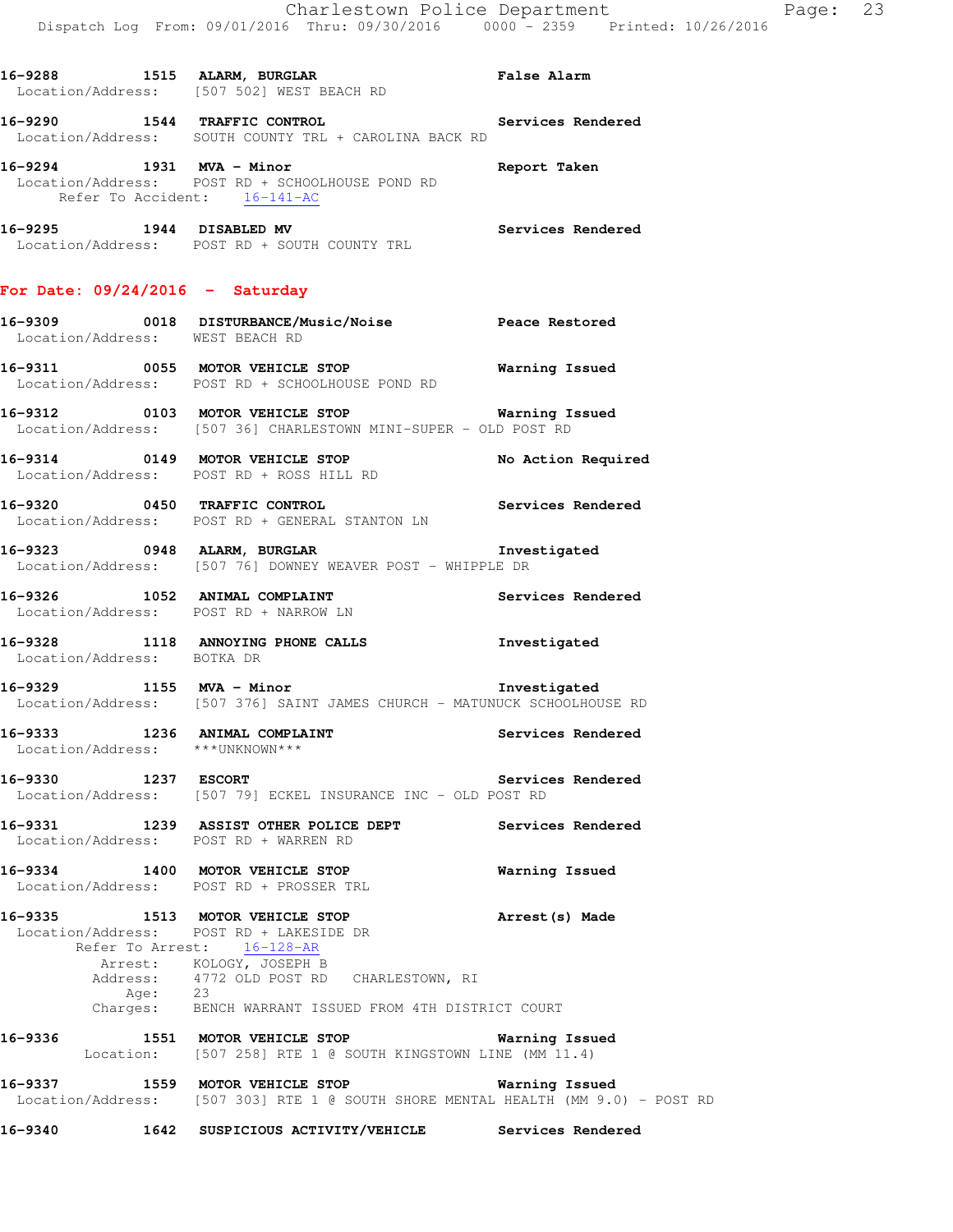Charlestown Police Department Page: 24 Dispatch Log From: 09/01/2016 Thru: 09/30/2016 0000 - 2359 Printed: 10/26/2016 Location/Address: SURFSIDE AVE **16-9341 1655 DISTURBANCE/Music/Noise Report Taken**  Location/Address: [507 372] SOUTH SHORE MENTAL HEALTH - OLD POST RD Refer To Incident: 16-381-OF **16-9342 1714 ANNOYING PHONE CALLS No Action Required**  Location/Address: BOTKA DR **16-9343 1747 DISABLED MV Unfounded**  Location/Address: POST RD + SOUTH COUNTY TRL **16-9344 1813 MOTOR VEHICLE COMPLAINT Services Rendered**  Location/Address: [507 258] RTE 1 @ SOUTH KINGSTOWN LINE (MM 11.4) - POST RD **16-9345 1827 SUSPICIOUS ACTIVITY/VEHICLE Unfounded**  Location/Address: ARNOLDA RD **16-9346 1907 POLICE INFORMATION No Action Required**  Location/Address: CHARLES AVE **16-9348 2048 DOMESTIC/Assault/Diso/Other Arrest(s) Made**  Location/Address: NEW BISCUIT CITY RD Refer To Arrest: 16-129-AR Arrest: DUBOIS, SCOTT Address: 40 EAST ST Apt. #1 WEST WARWICK, RI Address:<br>Age: Charges: DOMESTIC-SIMPLE ASSAULT/BATTERY DOMESTIC-DISORDERLY CONDUCT **16-9350 2130 ALARM, BURGLAR Building Checked/Secured**  Location/Address: [507 88] EAST WEST MARKET - POST RD

**16-9351 2316 FOUND/LOST PROPERTY Services Rendered**  Location/Address: [507 72] CUMBERLAND FARMS - OLD POST RD Refer To Incident: 16-382-OF

### **For Date: 09/25/2016 - Sunday**

**16-9352 0020 MVA - Minor Arrest(s) Made**  Location/Address: WILLOW RD Refer To Arrest: 16-130-AR Arrest: PERSSON, PELLE M Address: 10 HANNA'S RD CHARLESTOWN, RI Age: 23 Charges: DUI OF LIQUOR OR DRUGS-1ST OFFENSE .15/GREATER Refer To Accident: 16-142-AC

- **16-9353 0231 DISTURBANCE/Music/Noise Investigated**  Location/Address: WEST BEACH RD
- **16-9354 1035 POLICE INFORMATION Services Rendered**  Location/Address: [507 38] CHARLESTOWN POST OFFICE - OLD POST RD
- **16-9356 1600 FOLLOW-UP INVESTIGATION Services Rendered**  Location/Address: WILLOW RD
- **16-9357 1829 ANIMAL COMPLAINT Taken to Family/Guardian**  Location/Address: [507 469] OLD MILL DINER - SOUTH COUNTY TRL
- **16-9358 1951 OFFICER WANTED Arrest(s) Made**  Location/Address: [507 233] NORDIC LODGE - EAST PASQUISETT TRL Refer To Arrest: 16-131-AR Arrest: MCLAUGHLIN, MATTHEW Address: 5 WOODMANSEE TRL RICHMOND, RI Age: 31 Charges: DISORDERLY CONDUCT BENCH WARRANT ISSUED FROM 4TH DISTRICT COURT
- **16-9359 2331 ALARM, FIRE False Alarm**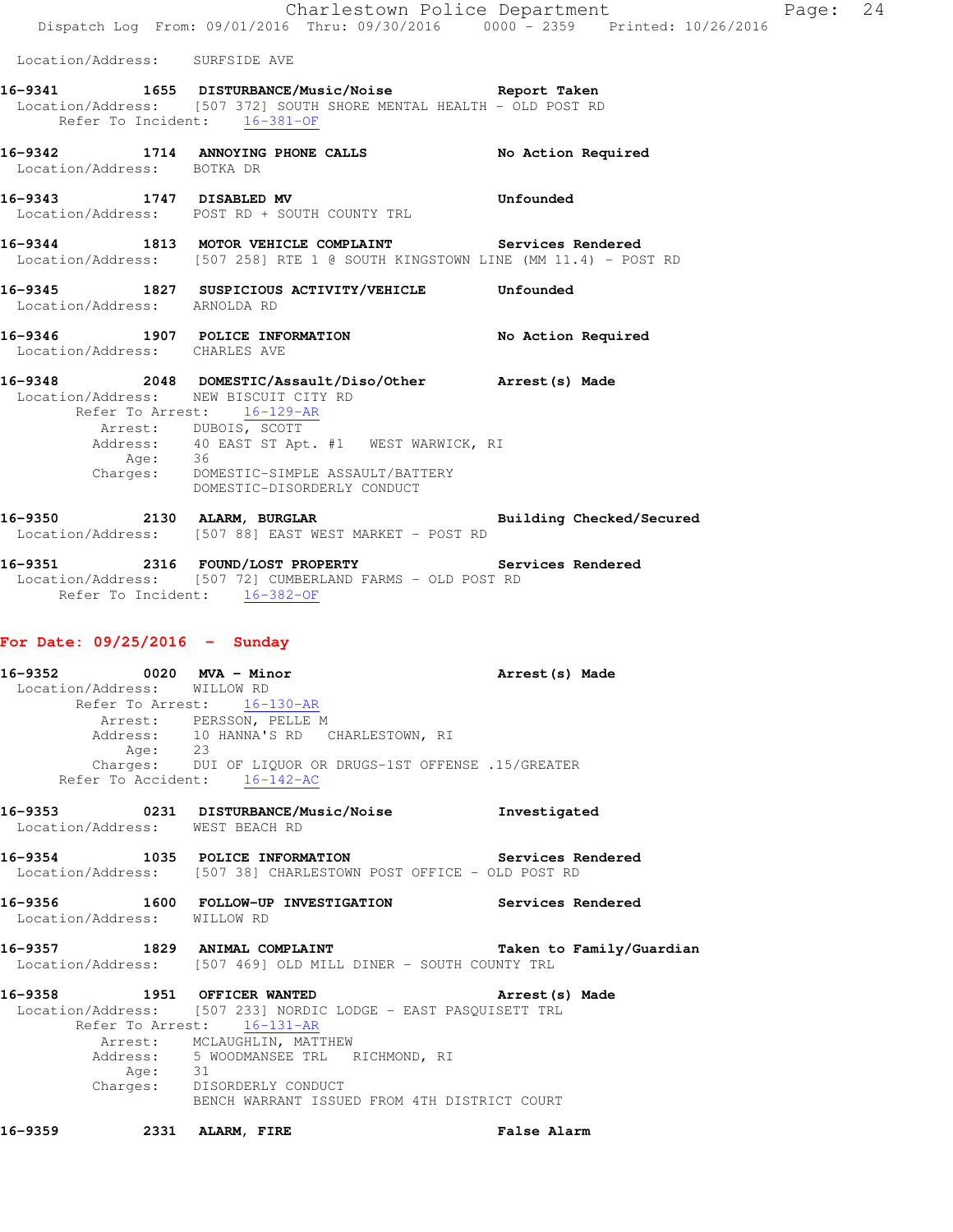Charlestown Police Department Fage: 25 Dispatch Log From: 09/01/2016 Thru: 09/30/2016 0000 - 2359 Printed: 10/26/2016

Location/Address: LAURI DR

# **For Date: 09/26/2016 - Monday**

|                                 | 16-9365 0011 MOTOR VEHICLE STOP Citation Issued<br>Location/Address: [507 283] RTE 2 @ GIFT BARN - SOUTH COUNTY TRL                                                                                                                                                                    |                       |
|---------------------------------|----------------------------------------------------------------------------------------------------------------------------------------------------------------------------------------------------------------------------------------------------------------------------------------|-----------------------|
|                                 | 16-9366 0037 MOTOR VEHICLE STOP<br>Location/Address: POST RD + TAMANACO DR                                                                                                                                                                                                             | <b>Warning Issued</b> |
|                                 | 16-9369 0054 MOTOR VEHICLE STOP 6 Warning Issued<br>Location/Address: [507 269] RTE 1 @ DRIVING RANGE - POST RD                                                                                                                                                                        |                       |
|                                 | 16-9370 0100 MOTOR VEHICLE STOP Warning Issued<br>Location/Address: POST RD + PROSSER TRL                                                                                                                                                                                              |                       |
|                                 | 16-9371 0109 MOTOR VEHICLE STOP <b>Warning Issued</b><br>Location/Address: [507 258] RTE 1 @ SOUTH KINGSTOWN LINE (MM 11.4) - POST RD                                                                                                                                                  |                       |
|                                 | 16-9381 0458 ALARM, BURGLAR Communications Building Checked/Secured<br>Location/Address: [507 604] BESTWAY GAS STATION - POST RD                                                                                                                                                       |                       |
|                                 | 16-9382 0515 MOTOR VEHICLE STOP <b>Warning Issued</b><br>Location/Address: POST RD + SCHOOLHOUSE POND RD                                                                                                                                                                               |                       |
|                                 | 16-9383 0540 TRAFFIC CONTROL<br>Location/Address: FALCONE LN + OLD POST RD                                                                                                                                                                                                             | No Action Required    |
|                                 | 16-9384 0552 MOTOR VEHICLE STOP 6 Warning Issued<br>Location/Address: POST RD + WILDFLOWER RD                                                                                                                                                                                          |                       |
|                                 | 16-9385 0604 MOTOR VEHICLE STOP 16-9385<br>Location/Address: [507 850] CROSS MILLS FIRE STATION - OLD POST RD<br>Refer To Summons: 16-132-AR<br>Summons: TAYLOR, ERICK J<br>Address: 40 TOWN DOCK RD CHARLESTOWN, RI<br>Age: 64<br>Charges: Driving with Expired License - 1st Offense |                       |
|                                 | Location/Address: [507 642] CHARLESTOWN POLICE DEPARTMENT - OLD POST RD                                                                                                                                                                                                                |                       |
|                                 | 16-9387 0958 POLICE INFORMATION<br>Location/Address: [507 31] BLUE SHUTTERS BEACH - EAST BEACH RD                                                                                                                                                                                      | Investigated          |
|                                 | 16-9388 1212 FOUND/LOST PROPERTY<br>Location/Address: MARITIME DR<br>Refer To Incident: 16-383-OF                                                                                                                                                                                      | Investigated          |
| Location/Address: THOMAS ST     | 16-9389 1324 TAMPERING w/ M/V                                                                                                                                                                                                                                                          | Investigated          |
| Location/Address: OLD POST RD   | 16-9390 1352 ASSIST OTHER AGENCY                                                                                                                                                                                                                                                       | Could Not Locate      |
| Location/Address: CROSSPATCH RD | 16-9391 1406 TAMPERING w/ M/V                                                                                                                                                                                                                                                          | Investigated          |
|                                 | 16-9392 1508 TRAFFIC CONTROL 2000 Services Rendered<br>Location/Address: [507 19] CHARLESTOWN ELEMENTARY SCHOOL - CAROLINA BACK RD                                                                                                                                                     |                       |
|                                 | 16-9394 1743 MOTOR VEHICLE COMPLAINT Unfounded<br>Location/Address: TOCKWOTTEN COVE RD                                                                                                                                                                                                 |                       |
|                                 | 16-9395 1940 SUSPICIOUS ACTIVITY/VEHICLE Services Rendered<br>Location/Address: [507 280] RTE 2 @ CROTTY'S GARAGE - SOUTH COUNTY TRL                                                                                                                                                   |                       |
| 16-9396 2020 OFFICER WANTED     | Location/Address: [507 653] THE COVE RESTURANT - OLD POST RD                                                                                                                                                                                                                           | Services Rendered     |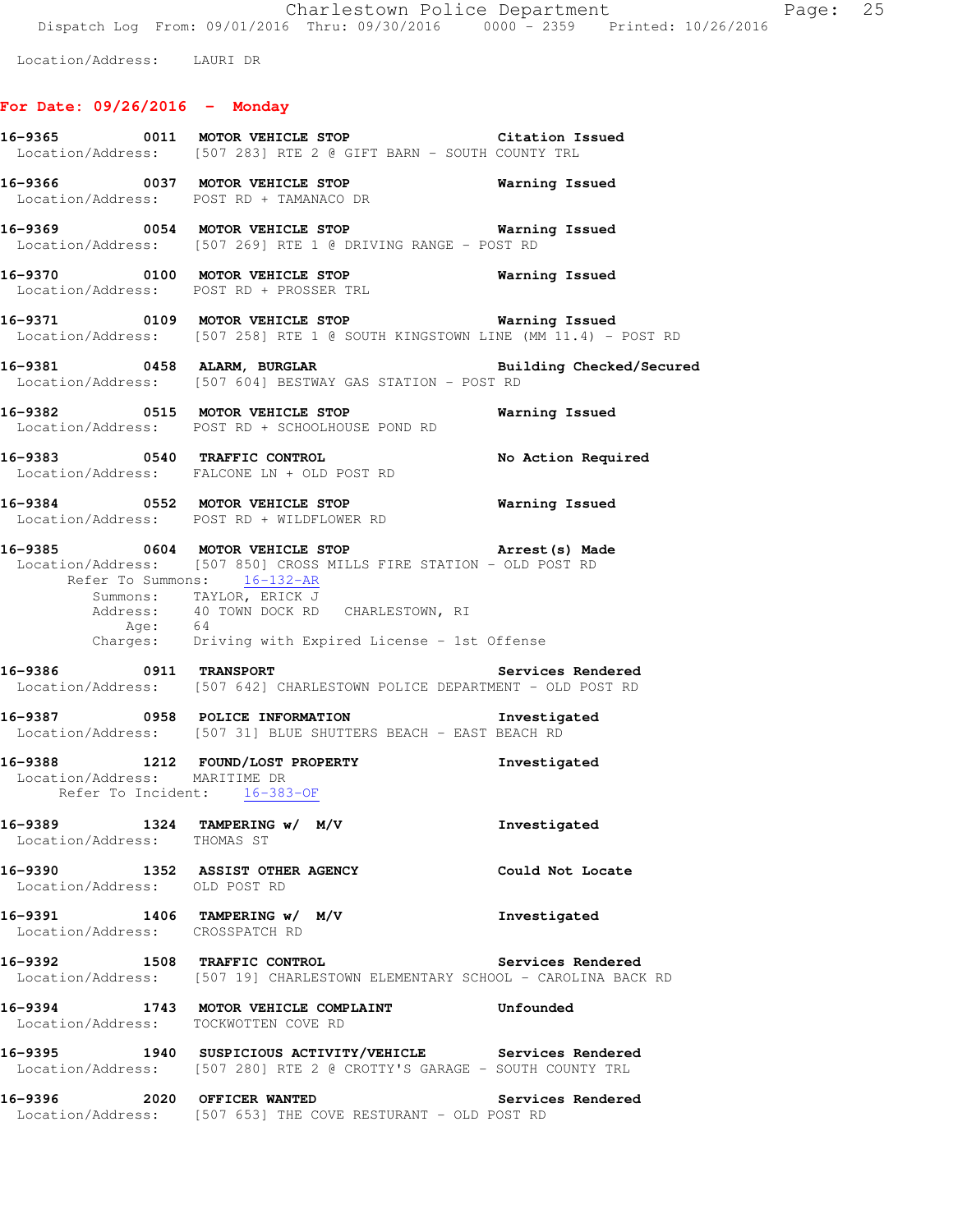|                                        | Dispatch Log From: 09/01/2016 Thru: 09/30/2016 0000 - 2359 Printed: 10/26/2016                                                                                                              | Charlestown Police Department<br>Page: 26                                                             |  |
|----------------------------------------|---------------------------------------------------------------------------------------------------------------------------------------------------------------------------------------------|-------------------------------------------------------------------------------------------------------|--|
|                                        | 16-9397 2044 MOTOR VEHICLE COMPLAINT Unfounded<br>Location/Address: POST RD + SOUTH COUNTY TRL                                                                                              |                                                                                                       |  |
| Location/Address: KING'S FACTORY RD    | 16-9398 2156 ASSIST OTHER POLICE DEPT Services Rendered                                                                                                                                     |                                                                                                       |  |
|                                        | 16-9404 2339 MOTOR VEHICLE STOP<br>Location/Address: POST RD + WILDFLOWER RD                                                                                                                | Warning Issued                                                                                        |  |
| Location/Address: PROSSER TRL          | 16-9405 2340 MOTOR VEHICLE STOP 6 Warning Issued                                                                                                                                            |                                                                                                       |  |
| For Date: 09/27/2016 - Tuesday         |                                                                                                                                                                                             |                                                                                                       |  |
|                                        | 16-9412 0044 MOTOR VEHICLE STOP<br>Location/Address: POST RD + KING'S FACTORY RD                                                                                                            | <b>Warning Issued</b>                                                                                 |  |
|                                        | 16-9414 0125 MOTOR VEHICLE STOP No Action Required<br>Location/Address: [507 276] RTE 2 @ RICHMOND LINE - SOUTH COUNTY TRL                                                                  |                                                                                                       |  |
|                                        | 16-9419 0345 ALARM, BURGLAR<br>Location/Address: [507 481] SURFSIDE AVE                                                                                                                     | Building Checked/Secured                                                                              |  |
|                                        | 16-9420 0533 TRAFFIC CONTROL <b>16-9420</b> Services Rendered<br>Location/Address: OLD POST RD + FALCONE LN                                                                                 |                                                                                                       |  |
|                                        | 16-9424 0924 ROAD HAZARD/OBSTRUCTION Removed Hazard<br>Location/Address: POST RD + SCHOOLHOUSE POND RD                                                                                      |                                                                                                       |  |
|                                        | 16-9426 1324 FOUND/LOST PROPERTY No Action Required<br>Location/Address: [507 642] CHARLESTOWN POLICE DEPARTMENT - OLD POST RD                                                              |                                                                                                       |  |
| Location/Address: OLD POST RD          | 16-9428 1344 ASSIST OTHER AGENCY                                                                                                                                                            | Investigated                                                                                          |  |
|                                        | 16-9430 1404 ANIMAL COMPLAINT<br>Location/Address: [507 469] OLD MILL DINER - SOUTH COUNTY TRL                                                                                              | Taken to Family/Guardian                                                                              |  |
|                                        | 16-9433 1552 MOTOR VEHICLE STOP 10 Investigated<br>Location/Address: [507 270] RTE 1 @ BURLINGAME (MILE MARKER 6.0) - POST RD                                                               |                                                                                                       |  |
|                                        | 16-9434 1604 MOTOR VEHICLE STOP<br>Location/Address: POST RD + SCHOOLHOUSE POND RD                                                                                                          | Warning Issued                                                                                        |  |
| 16-9436 1627 MOTOR VEHICLE STOP        | Location/Address: POST RD + SOUTH COUNTY TRL                                                                                                                                                | Citation Issued                                                                                       |  |
| Location/Address: BISCUIT CITY RD      |                                                                                                                                                                                             | Unfounded                                                                                             |  |
|                                        | 16-9440 1926 SUSPICIOUS ACTIVITY/VEHICLE<br>Location/Address: OLD COACH RD + LADY SLIPPER DR                                                                                                | No Action Required                                                                                    |  |
|                                        | 16-9441 1939 MOTOR VEHICLE STOP<br>Location/Address: POST RD + SOUTH COUNTY TRL                                                                                                             | Warning Issued                                                                                        |  |
| Location/Address: CARDINAL LN          | 16-9442 2016 SUSPICIOUS ACTIVITY/VEHICLE                                                                                                                                                    | Unfounded                                                                                             |  |
| 16-9443<br>Location/Address: TAUTOG LN | 2217 PSYCHOLOGICAL EMERGENCY                                                                                                                                                                | Transported to Hospital                                                                               |  |
| Age:                                   | 16-9444 2308 MOTOR VEHICLE STOP<br>Location/Address: POST RD + GENERAL STANTON LN<br>Refer To Arrest: 16-133-AR<br>Arrest: SCUNCIO, MARNEE E<br>Address: 18 CHARLENE AVE WESTERLY, RI<br>32 | Arrest (s) Made<br>Charges: Driving after denial, suspension or revocation of license - 3rd + Offense |  |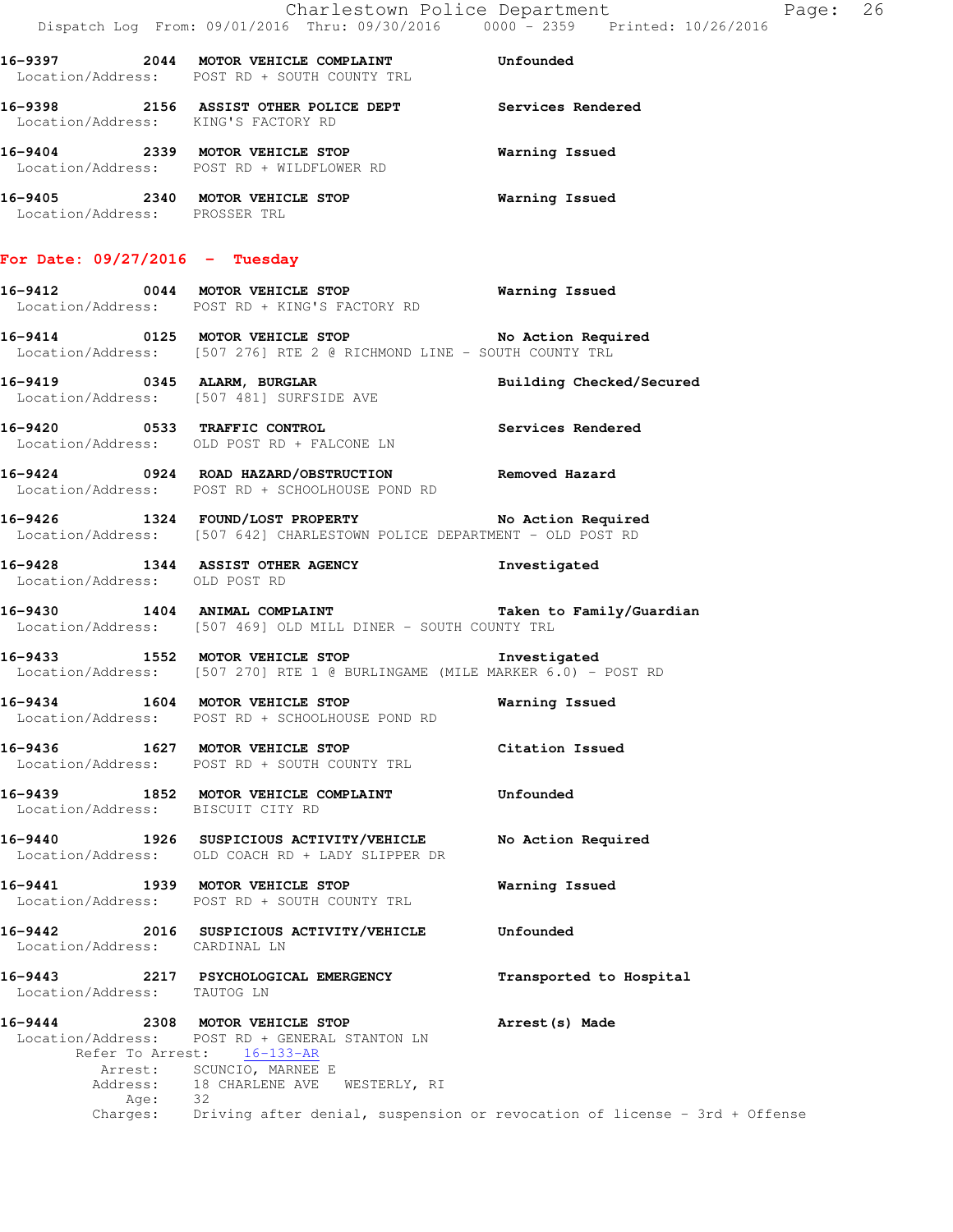### **For Date: 09/28/2016 - Wednesday**

|                                 | Location/Address: POST RD + WILDFLOWER RD                                                                                                         |                       |                   |
|---------------------------------|---------------------------------------------------------------------------------------------------------------------------------------------------|-----------------------|-------------------|
|                                 | 16-9447 0053 MOTOR VEHICLE STOP<br>Location/Address: POST RD + SCHOOLHOUSE POND RD                                                                | <b>Warning Issued</b> |                   |
|                                 | 16-9452 0119 MOTOR VEHICLE STOP Warning Issued<br>Location/Address: [507 303] RTE 1 @ SOUTH SHORE MENTAL HEALTH (MM 9.0) - POST RD                |                       |                   |
|                                 | 16-9453 0125 MOTOR VEHICLE STOP<br>Location/Address: POST RD + SCHOOLHOUSE POND RD                                                                |                       | Warning Issued    |
|                                 | 16-9464 0425 MOTOR VEHICLE STOP<br>Location/Address: POST RD + SCHOOLHOUSE POND RD                                                                | <b>Warning Issued</b> |                   |
|                                 | 16-9465 0445 MOTOR VEHICLE STOP<br>Location/Address: POST RD + SCHOOLHOUSE POND RD                                                                | <b>Warning Issued</b> |                   |
|                                 | 16-9466 0510 DISABLED MV 3ervices Rendered<br>Location/Address: [507 303] RTE 1 @ SOUTH SHORE MENTAL HEALTH (MM 9.0) - POST RD                    |                       |                   |
|                                 | 16-9467 0525 MOTOR VEHICLE STOP Citation Issued<br>Location/Address: POST RD + SCHOOLHOUSE POND RD                                                |                       |                   |
|                                 | 16-9468 0550 MOTOR VEHICLE STOP 6 Warning Issued<br>Location/Address: [507 261] RTE 1 @ STATE GARAGE (MILE MARKER 9.6) - POST RD                  |                       |                   |
|                                 | 16-9469 0615 MOTOR VEHICLE STOP<br>Location/Address: POST RD + SCHOOLHOUSE POND RD                                                                | Warning Issued        |                   |
|                                 | 16-9470 0631 MOTOR VEHICLE STOP Warning Issued<br>Location/Address: POST RD + PROSSER TRL                                                         |                       |                   |
|                                 | 16-9475 1012 ALARM, BURGLAR<br>Location/Address: EAST BEACH RD                                                                                    | Investigated          |                   |
|                                 | 16-9477 1554 TRAFFIC CONTROL Warning I<br>Location/Address: [507 260] RTE 1 @ GENERAL STANTON - POST RD                                           |                       | Warning Issued    |
|                                 | 16-9476 1557 TRAFFIC CONTROL<br>Location/Address: POST RD + EAST BEACH RD                                                                         |                       | Services Rendered |
| Location/Address: SHANNOCK RD   | 16-9478 1652 MOTOR VEHICLE STOP 16-9478 Warning Issued                                                                                            |                       |                   |
|                                 | 16-9479 1704 MOTOR VEHICLE STOP<br><b>Warning Issued</b><br>Location/Address: [507 617] SHANNOCK RD                                               |                       |                   |
| Location/Address: OLD COACH RD  | 16-9481 1715 ALARM, BURGLAR                                                                                                                       | Investigated          |                   |
| Location/Address: SONQUIPAUG RD | 16-9482 1737 ALARM, CO DETECTOR                                                                                                                   | Investigated          |                   |
|                                 | 16-9487 2129 SUSPICIOUS ACTIVITY/VEHICLE Arrest (s) Made<br>Location/Address: SOUTH COUNTY TRL + CAROLINA BACK RD<br>Refer To Arrest: 16-134-AR   |                       |                   |
|                                 | Arrest: ROUNSEVILLE, MARSHALL S<br>Address: 72 SAMUEL RODMAN ST SOUTH KINGSTOWN, RI<br>Age: 37                                                    |                       |                   |
|                                 | Charges: OBSTRUCTING OFFICER IN EXECUTION OF DUTY<br>BENCH WARRANT ISSUED FROM 4TH DISTRICT COURT<br>BENCH WARRANT ISSUED FROM 4TH DISTRICT COURT |                       |                   |
| 16-9490                         | 2356 MOTOR VEHICLE STOP<br>Location/Address: POST RD + FALCONE LN                                                                                 | Warning Issued        |                   |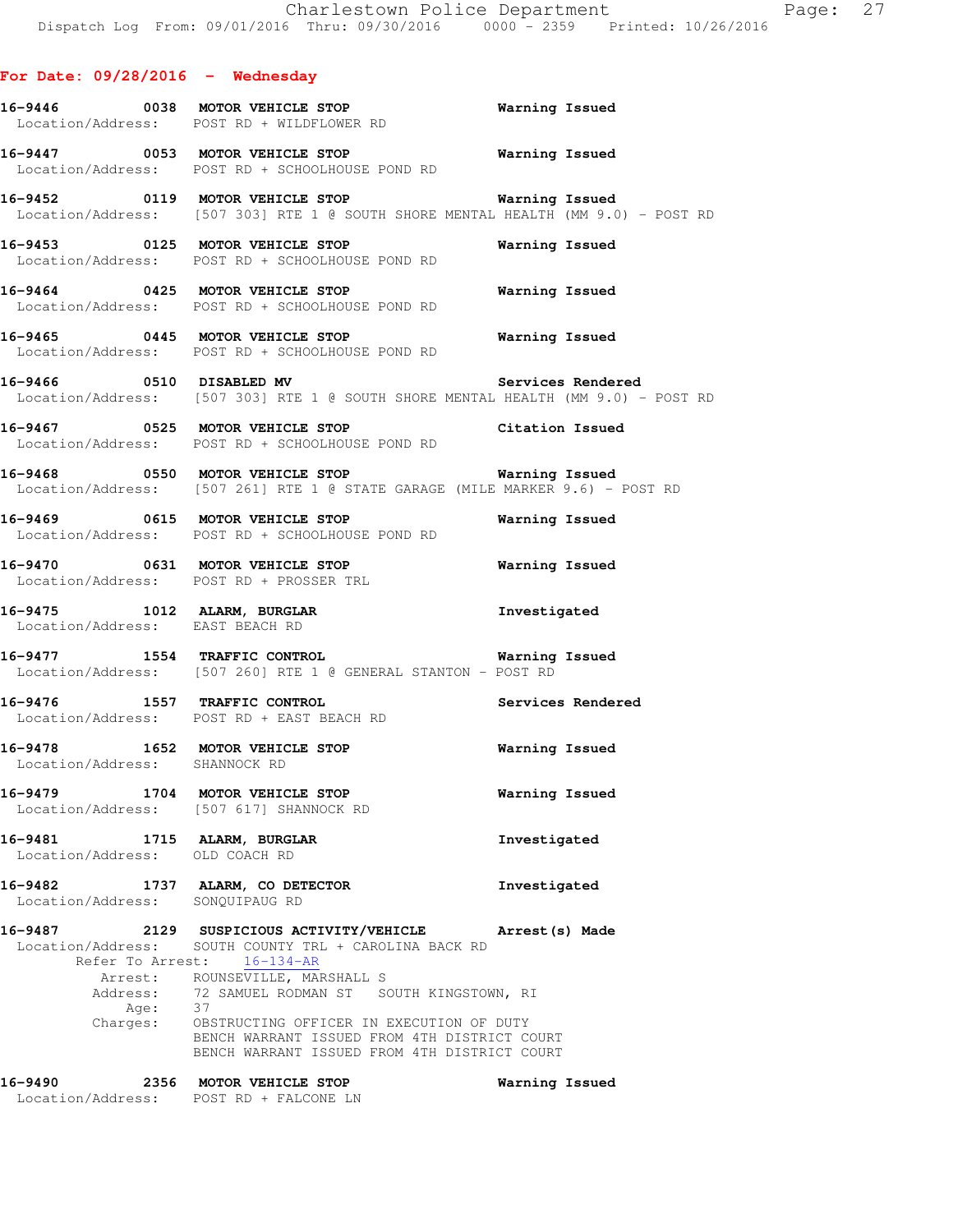#### **For Date: 09/29/2016 - Thursday**

Location/Address: NARROW LN + POST RD

|                                | 16-9496 0026 MOTOR VEHICLE STOP<br>Location/Address: POST RD + SCHOOLHOUSE POND RD                                                                                                                                                                                                                                                                                                            | Warning Issued           |
|--------------------------------|-----------------------------------------------------------------------------------------------------------------------------------------------------------------------------------------------------------------------------------------------------------------------------------------------------------------------------------------------------------------------------------------------|--------------------------|
|                                | 16-9499    0041 MOTOR VEHICLE STOP    VERTITING TESSUED<br>Location/Address: [507 258] RTE 1 @ SOUTH KINGSTOWN LINE (MM 11.4) - POST RD                                                                                                                                                                                                                                                       |                          |
|                                | 16-9500 0105 MOTOR VEHICLE STOP<br>Location/Address: POST RD + NARROW LN<br>Refer To Summons: 16-135-AR<br>Summons: GARDNER, TIMOTHY J<br>Address: 120 BOTKA DR CHARLESTOWN, RI<br>Age: 28<br>Charges: Driving with Expired License - 1st Offense                                                                                                                                             | Arrest (s) Made          |
|                                | 16-9509 0604 TRAFFIC CONTROL 16-9509 Services Rendered<br>Location/Address: POST RD + GENERAL STANTON LN                                                                                                                                                                                                                                                                                      |                          |
|                                | 16-9511 0611 MOTOR VEHICLE STOP Warning Issued<br>Location/Address: [507 258] RTE 1 @ SOUTH KINGSTOWN LINE (MM 11.4) - POST RD                                                                                                                                                                                                                                                                |                          |
|                                | 16-9512 0621 MOTOR VEHICLE STOP No Action Required<br>Location/Address: [507 100] RTE 1 @ FIORES (MILE MARKER 8.0) - POST RD                                                                                                                                                                                                                                                                  |                          |
|                                | 16-9513 0633 MOTOR VEHICLE STOP<br>Location/Address: POST RD + ROSS HILL RD                                                                                                                                                                                                                                                                                                                   | <b>Warning Issued</b>    |
|                                | 16-9514 0728 MOTOR VEHICLE STOP Warning Issued<br>Location/Address: POST RD + WILDFLOWER RD                                                                                                                                                                                                                                                                                                   |                          |
|                                | 16-9515 0811 TRAFFIC CONTROL<br>Location/Address: [507 19] CHARLESTOWN ELEMENTARY SCHOOL - CAROLINA BACK RD                                                                                                                                                                                                                                                                                   | No Action Required       |
|                                | 16-9517 0844 BURGLARY (B & E) Report Taken<br>Location/Address: DEBBY LN<br>Refer To Incident: 16-384-OF                                                                                                                                                                                                                                                                                      |                          |
|                                | 16-9518 0919 TRANSPORT<br>Location/Address: [507 642] CHARLESTOWN POLICE DEPARTMENT - OLD POST RD                                                                                                                                                                                                                                                                                             | Taken/Refered to Other A |
| Location/Address: PIETILA RD   | 16-9520 1305 ANNOYING PHONE CALLS                                                                                                                                                                                                                                                                                                                                                             | Investigated             |
|                                | 16-9521 1313 ALARM, FIRE 2008 Services Rendered<br>Location/Address: [507 841] BREACHWAY GRILL - CHARLESTOWN BEACH RD                                                                                                                                                                                                                                                                         |                          |
| 16-9522                        | 1550 MOTOR VEHICLE STOP<br>Location/Address: [507 354] PAT'S POWER EQUIPMENT - OLD POST RD<br>Refer To Arrest: 16-136-AR<br>Arrest: BLOOMQUIST, DAVID L<br>Address: 4585 OLD POST RD Apt. #301 CHARLESTOWN, RI<br>Age: 48<br>Charges: DRIVING WITHOUT/EXPIRED LICENSE<br>POSSESSION OF SCHEDULE I, II, III, IV, V<br>POSSESSION OF SCHEDULE I, II, III, IV, V<br>Refer To Incident: 16-386-OF | Arrest (s) Made          |
| Location/Address: BLUEBERRY LN | 16-9523 1603 EMBEZZELMENT/FRAUD/FORGERY<br>Refer To Incident: 16-385-OF                                                                                                                                                                                                                                                                                                                       | Report Taken             |
| 16-9524                        | 1633 TAMPERING w/ M/V<br>Location/Address: SHUMANKANUC HILL RD                                                                                                                                                                                                                                                                                                                                | Investigated             |
| 16-9525 1706 TRANSPORT         | Location/Address: [507 642] CHARLESTOWN POLICE DEPARTMENT - OLD POST RD                                                                                                                                                                                                                                                                                                                       | Services Rendered        |
| 16-9526                        | 2138 SUSPICIOUS ACTIVITY/VEHICLE Could Not Locate                                                                                                                                                                                                                                                                                                                                             |                          |